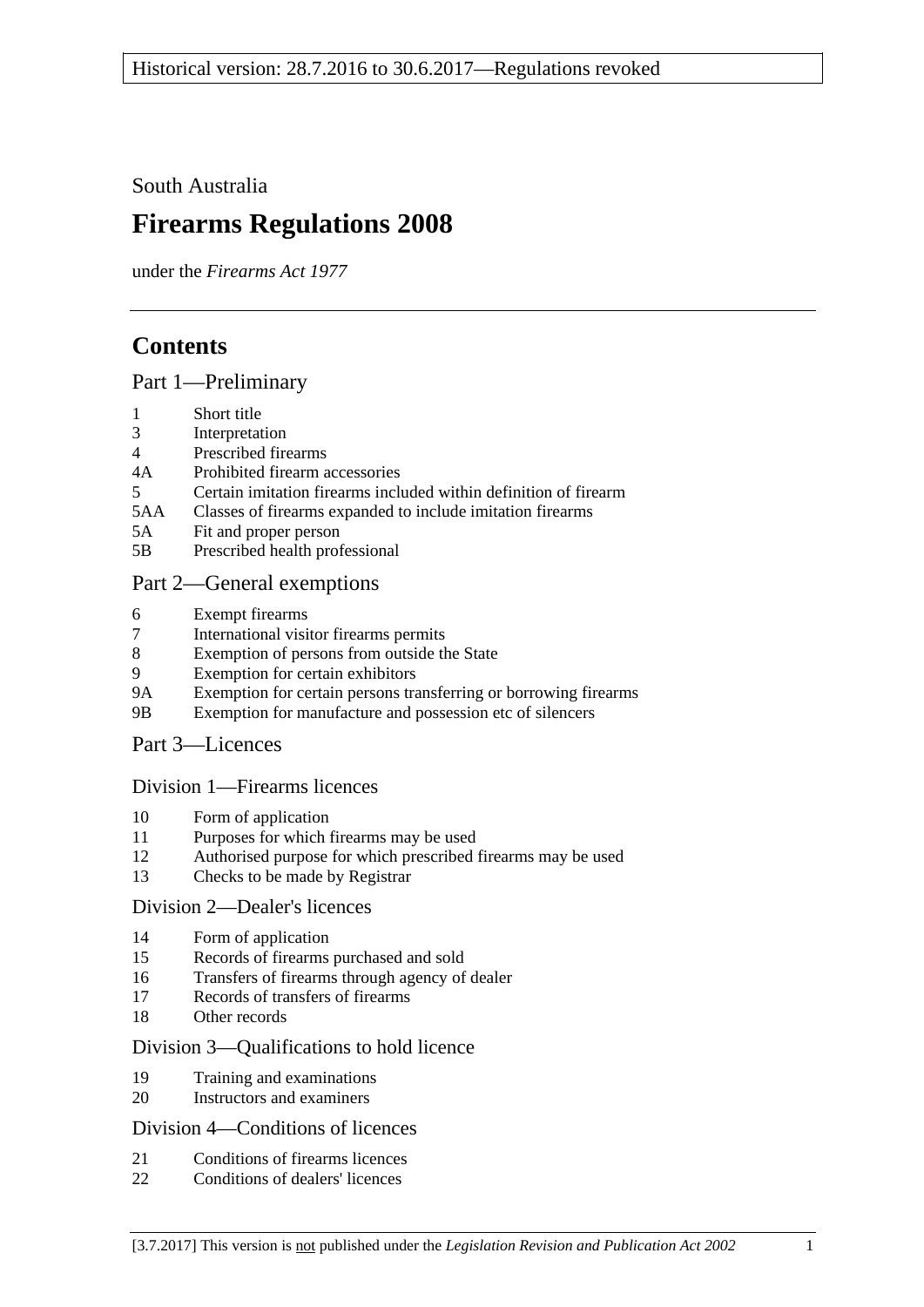### [Division 5—Exemptions relating to licences](#page-17-0)

- [Exemption from requirement to be licensed](#page-17-1)
- [Exemption of juniors from certain provisions](#page-19-0)

### [Division 6—General](#page-19-1)

- [Company nominee](#page-19-2)
- [Replacement of licence](#page-20-0)
- [Reporting obligations of prescribed persons](#page-20-1)

### [Part 4—Acquisition and registration of firearms](#page-20-2)

- [Application for permits](#page-20-3)
- [Checks to be made by Registrar](#page-20-4)
- [Application to register firearm](#page-20-5)
- [Acquisition of class C firearms](#page-20-6)
- [Nature of alteration, loss, theft or destruction of firearm](#page-21-0)
- [Acquisition of class H firearms](#page-21-1)
- [Certificate of registration](#page-22-0)

### [Part 5—Acquisition of ammunition](#page-22-1)

- [Application for permit](#page-22-2)
- [Limit on quantity of ammunition](#page-22-3)<br>37 Exemption—acquisition and supply
- [Exemption—acquisition and supply of gas cylinders](#page-22-4)

### [Part 6—Security of firearms and ammunition](#page-22-5)

- [Security of firearms](#page-22-6)
- [Possession of prescribed firearms](#page-23-0)
- [Possession of firearms by dealers](#page-23-1)
- [Ammunition](#page-23-2)
- [Security of dealer's building](#page-23-3)
- [Exemption from Part](#page-24-0)
- [Part 7—Recognised bodies](#page-24-1)

### [Division 1—Recognised firearms clubs](#page-24-2)

- [Application for recognition](#page-24-3)
- [Certificate of recognition](#page-24-4)
- [Approval of Registrar required for alteration to range](#page-25-0)<br>47 Club to inform Registrar of change
- [Club to inform Registrar of change](#page-25-1)
- [Acceptance of new members](#page-25-2)
- [Records to be kept by clubs](#page-26-0)
- [Change in membership](#page-26-1)

### [Division 2—Recognised paint-ball operators and recognised commercial range](#page-26-2)  [operators](#page-26-2)

- [Application for recognition of paint-ball operator](#page-26-3)
- [Application for recognition of commercial range operator](#page-27-0)
- [Certificate of recognition](#page-27-1)
- [Alteration of grounds or range](#page-27-2)
- [Operator to inform Registrar of change](#page-27-3)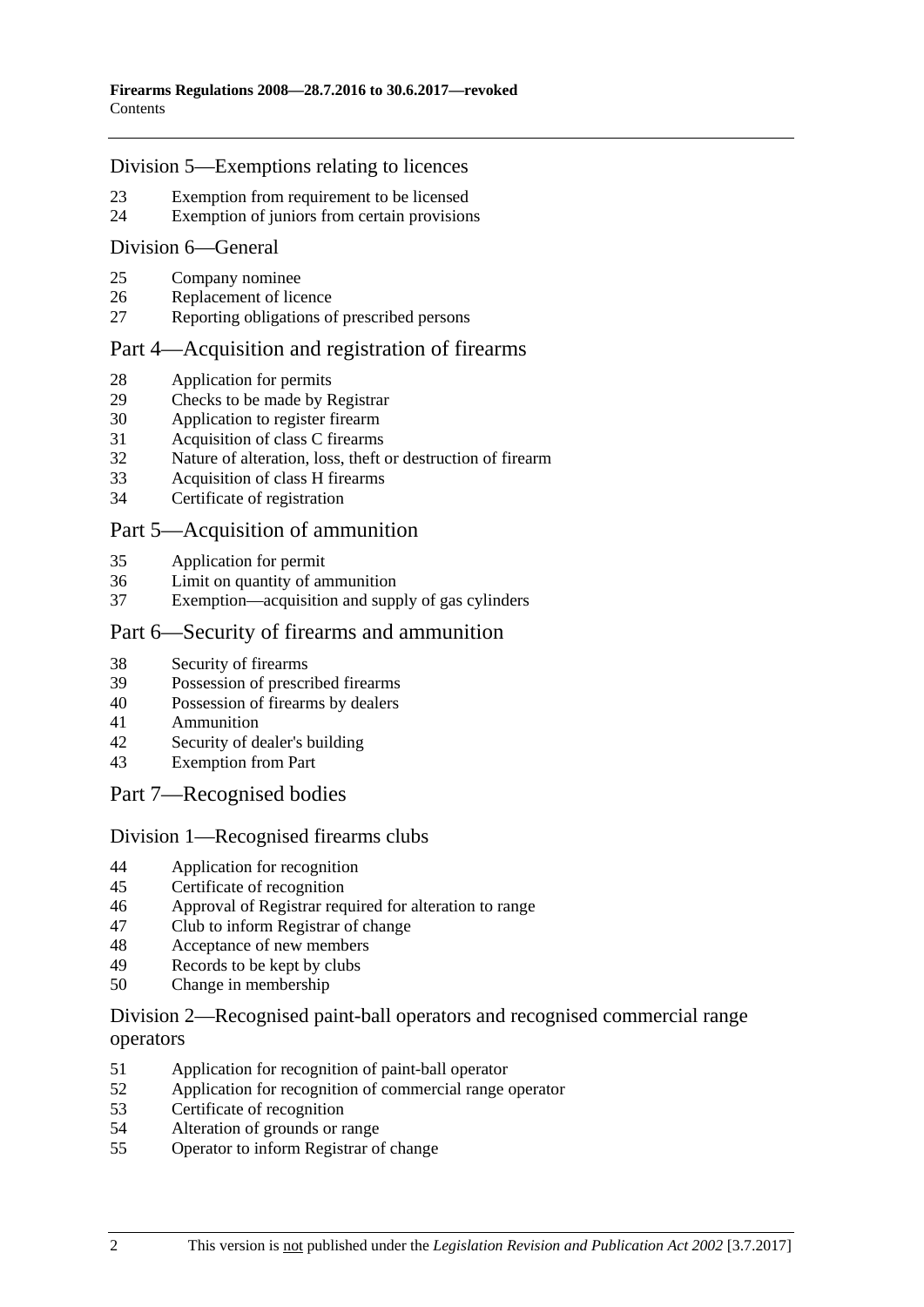### [Part 8—Miscellaneous](#page-28-0)

- 55A [Disposal of forfeited or surrendered firearms etc](#page-28-1)
- 55B [Register of firearms prohibition orders](#page-28-2)
- 56 [Advertising firearm for sale](#page-29-0)
- 57 [Transporting of firearms—exclusion from section 35A of Act](#page-29-1)
- 58 [Records](#page-29-2)
- 59 [Form of applications and licences etc](#page-29-3)
- 60 [Fees](#page-29-4)
- 61 [Offence](#page-29-5)

[Schedule](#page-29-6) 1—Fees

[Legislative history](#page-31-0)

# <span id="page-2-0"></span>**Part 1—Preliminary**

### <span id="page-2-1"></span>**1—Short title**

These regulations may be cited as the *Firearms Regulations 2008*.

### <span id="page-2-2"></span>**3—Interpretation**

(1) In these regulations, unless the contrary intention appears—

*Act* means the *[Firearms Act](http://www.legislation.sa.gov.au/index.aspx?action=legref&type=act&legtitle=Firearms%20Act%201977) 1977*;

*captive bolt gun* means a firearm designed to kill animals by firing a bolt that remains part of the firearm during and after firing;

*dog retriever* means a firearm designed to fire a projectile for a dog to retrieve;

*home-made firearm* means a firearm that incorporates a barrel or receiver that was made in Australia by a person who is not a licensed dealer in firearms;

*international visitor firearms permit*—see [regulation](#page-7-0) 7;

*owner* in relation to land includes an occupier of the land:

*paint-ball shooting* means shooting a paint-ball firearm when participating in an organised activity on the grounds of a recognised paint-ball operator;

*power head* means a firearm (not being a captive bolt gun) designed to kill animals by striking the muzzle against the animal;

*prescribed firearm*—see [regulation](#page-3-0) 4;

*regulated imitation firearm*—see regulation 5;

*rocket line launcher* means a firearm that is designed to throw a rope, cable or line of any other kind;

*underwater firearm* means a firearm—

- (a) designed to fire projectiles by means of compressed air or other compressed gas; and
- (b) designed to be used underwater; and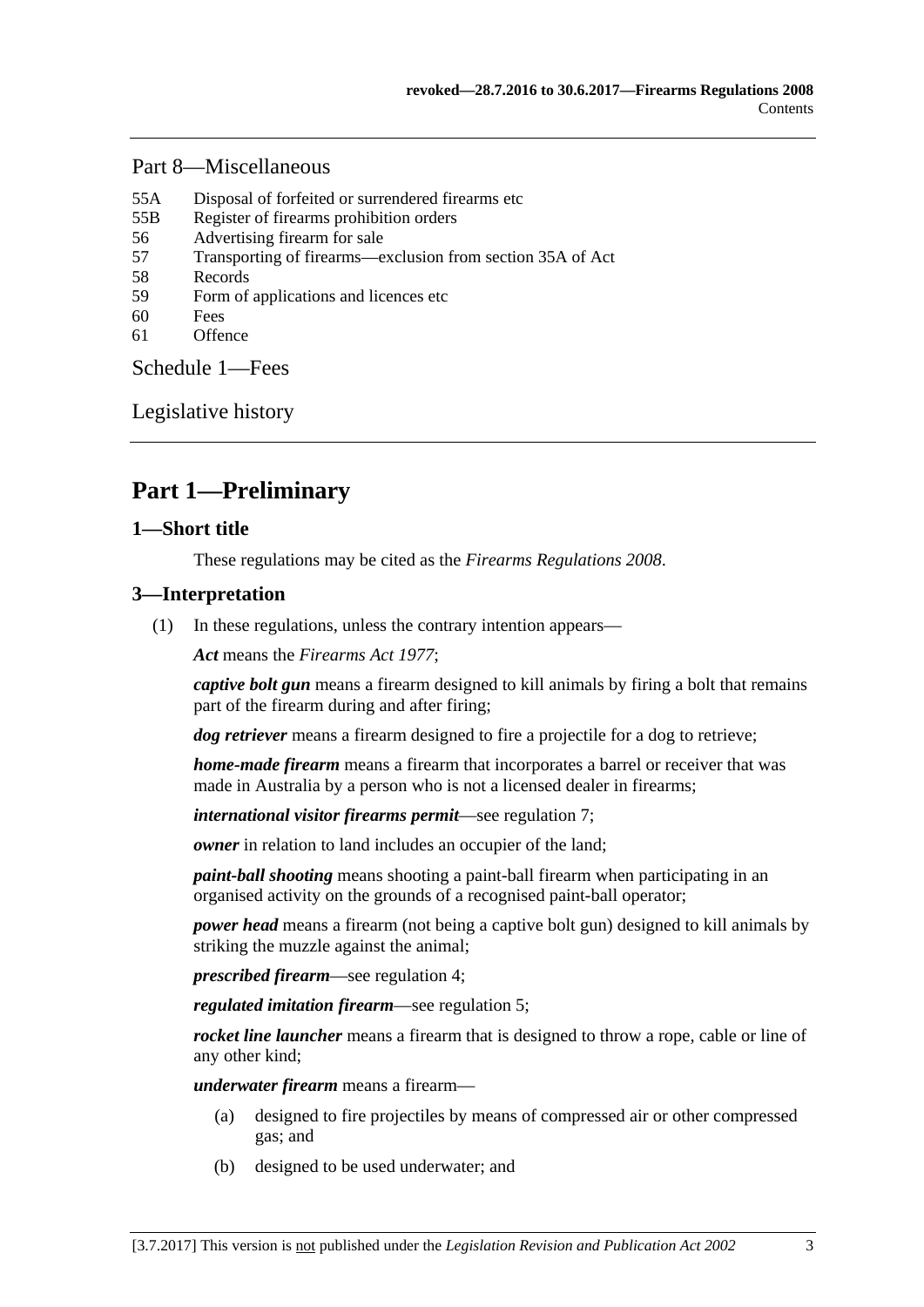(c) kept solely for use underwater;

*Very pistol* means a handgun designed to fire flares or exploding shells.

(2) For the purposes of these regulations the length of the barrel of a firearm will be taken to be the distance from the breech face to the muzzle.

### <span id="page-3-0"></span>**4—Prescribed firearms**

- <span id="page-3-2"></span>(1) For the purposes of the definition of *prescribed firearm* in section 5(1) of the Act, the following firearms are prescribed:
	- (a) automatic firearms;
	- (b) mortars, bazookas, rocket propelled grenades and similar military firearms designed to fire explosive projectiles;
	- (c) firearms having 1 or more barrels of less than 330 millimetres in length (but not handguns, air rifles, air guns or power heads);
	- (d) shotguns having 1 or more barrels of less than 450 millimetres in length;
	- (e) air rifles and air guns having 1 or more barrels of less than 250 millimetres in length;
	- (f) firearms having an overall length of less than 750 millimetres (but not handguns or power heads);
	- (g) firearms (but not handguns) designed to be reduced in overall length by folding, telescoping or any other means to a length of less than 750 millimetres and then to be capable of being fired;
	- (h) firearms designed to fire projectiles containing tear gas or any other lachrymatory substance or any nauseating substance or poison (but not firearms designed to tranquillise, immobilise or administer vaccines or other medicines to animals);
	- (i) firearms designed as, and having the appearance of, other objects;
	- (j) home-made firearms;
	- (ja) regulated imitation firearms that closely resemble a firearm referred to in a preceding paragraph or that do not closely resemble such a firearm or a firearm of class A, B, C, D or H;
	- (k) receivers of firearms referred to in a preceding paragraph.
- (2) When determining the overall length of a paint-ball firearm for the purposes of [subregulation](#page-3-2) (1)(f) the gas cylinder and the hose connecting the cylinder to the firearm (if any) will be included.

### <span id="page-3-1"></span>**4A—Prohibited firearm accessories**

- (1) For the purposes of the definition of *prohibited firearm accessory* in section 5(1) of the Act, the following items are prescribed:
	- (a) an item, being an accessory, that is designed, or may be adapted, to enable a firearm, when the item is fitted to or used in conjunction with the firearm (and whether the item is used on its own or in conjunction with another item), to have any of the following capabilities: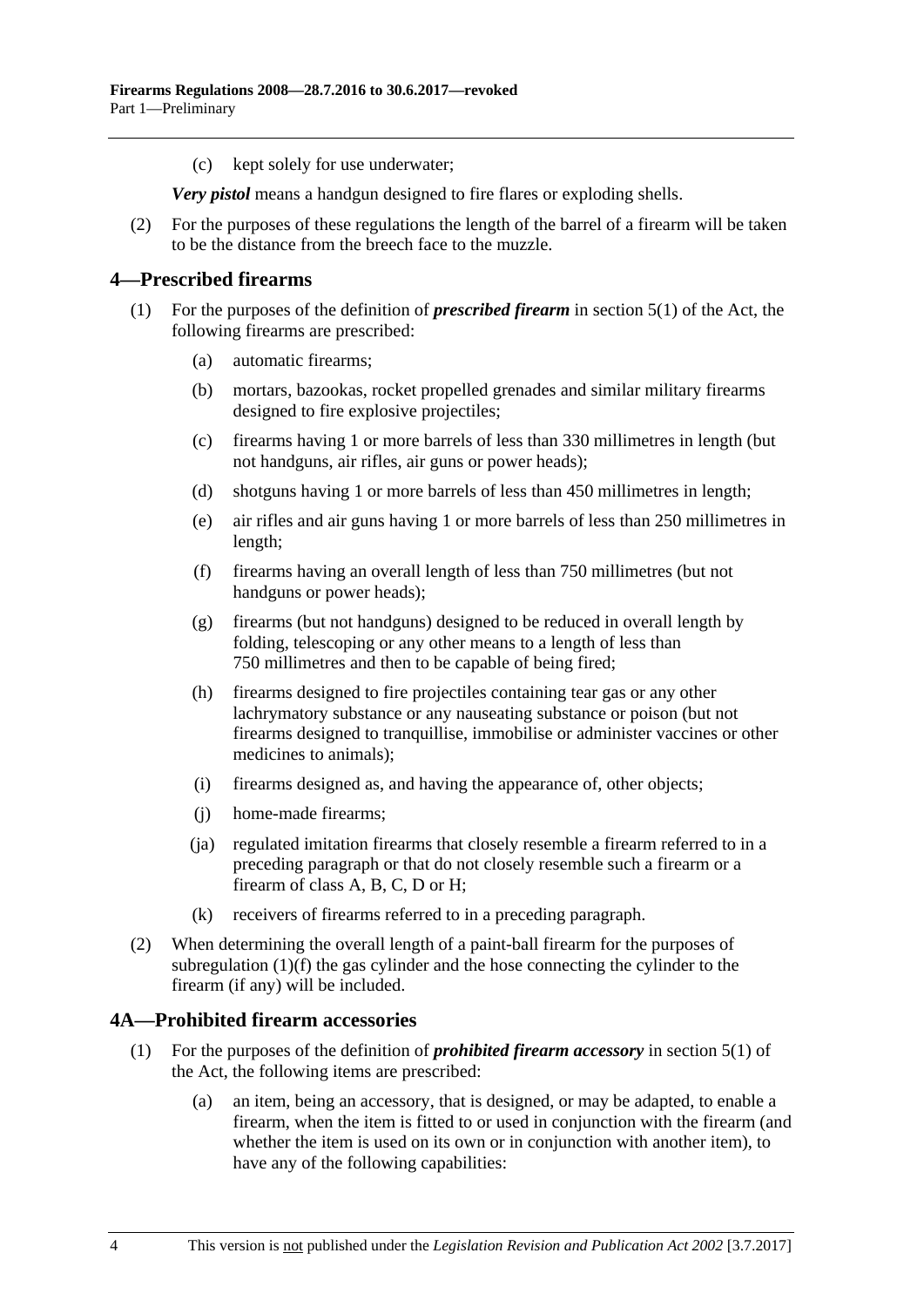- (i) burst fire operation;
- (ii) bump fire operation;
- (iii) semi-automatic operation;
- (iv) fully automatic operation,

other than—

- (v) an item possessed by a person for the purposes of altering a firearm in accordance with the written approval of the Registrar under section 27AA of the Act; or
- (vi) a mechanism or fitting of a kind referred to in section 29A(2)(a) of the Act possessed by a person who is authorised to have possession of the mechanism or fitting by a firearms licence.
- (2) In this regulation—

*bump fire operation* means a method of firing a firearm that utilises the recoil of the firearm to cause rapid depressions of the trigger so as to fire multiple rounds in rapid succession;

*burst fire operation* means a method of firing a firearm that enables the firing of a predetermined number of multiple rounds by a single depression of the trigger;

*fully automatic operation* means a method of firing a firearm such that, following the firing of a round on the depression of the trigger, the firearm continues to fire 1 or more rounds automatically while the trigger is held in that position;

*semi-automatic operation* means a method of firing a firearm such that, following the firing of a round on the depression of the trigger, the firearm automatically loads a further round thereby allowing the rapid firing of another round on another depression of the trigger.

### <span id="page-4-0"></span>**5—Certain imitation firearms included within definition of firearm**

- (1) Pursuant to paragraph (c) of the definition of *firearm* in section 5(1) of the Act, a regulated imitation firearm is declared to be a firearm for the purposes of the Act.
- <span id="page-4-2"></span>(2) A regulated imitation firearm is—
	- (a) an item that contains a mechanism that imitates the loading mechanism or firing mechanism of a firearm; or
	- (b) an item that is an imitation of the receiver of a firearm,

other than—

- (c) an item that is a children's toy or a novelty item; or
- (d) an item determined by the Registrar under [subregulation](#page-4-1) (3) not to be a regulated imitation firearm.
- <span id="page-4-1"></span>(3) The Registrar may, on application or on the Registrar's own initiative, determine that a particular item is not a regulated imitation firearm if satisfied that the item cannot readily be adapted to function as a firearm.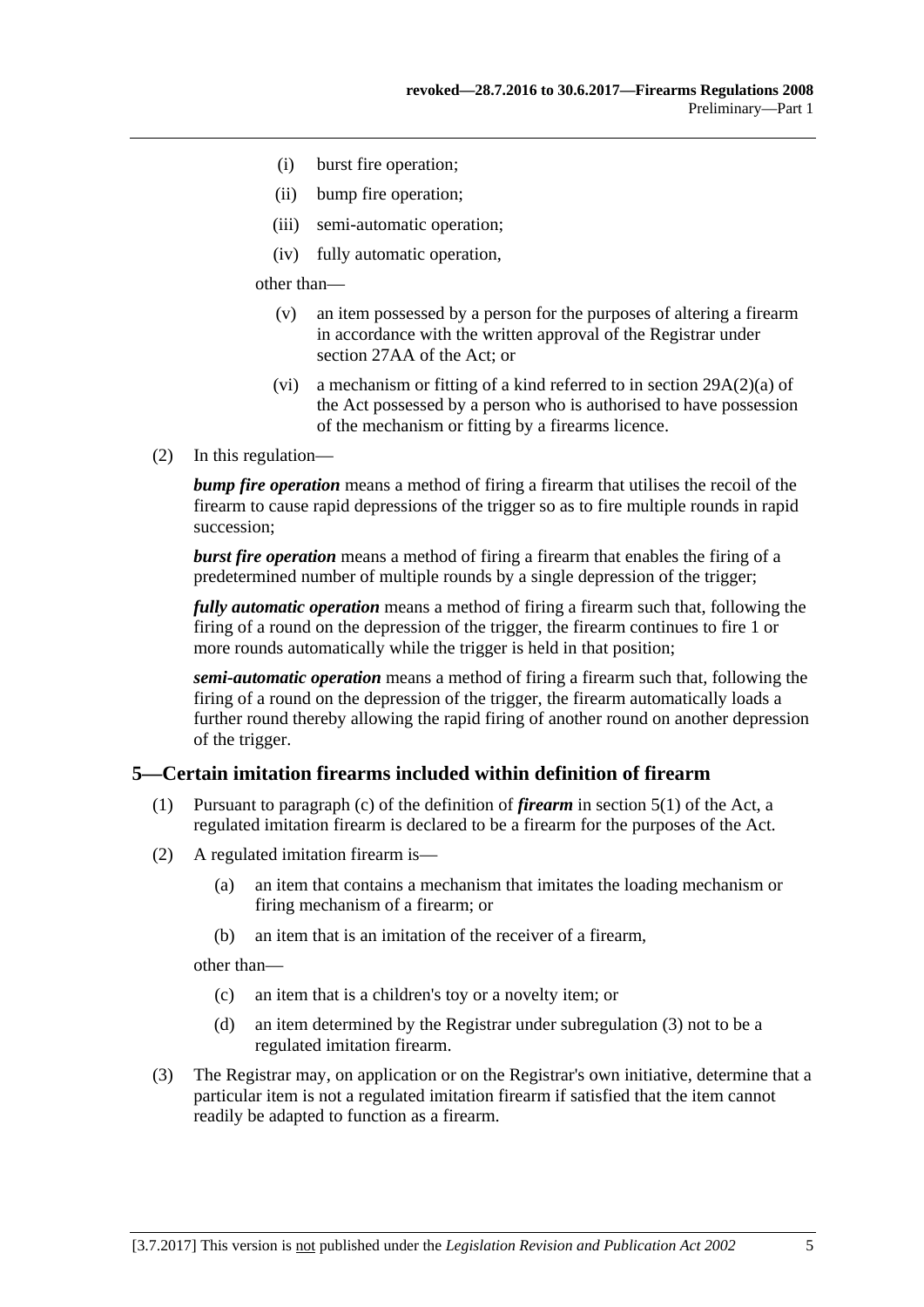- (4) The Minister may, by notice in the Gazette, declare an item of a specified class to be a regulated imitation firearm (and such a notice has effect according to its terms despite [subregulation](#page-4-2)  $(2)$ ).
- (5) The Minister may, by subsequent notice in the Gazette, vary or revoke a notice made under this regulation.

### <span id="page-5-0"></span>**5AA—Classes of firearms expanded to include imitation firearms**

The definitions of class A, B, C, D and H firearms in section 5(1) of the Act are amended so that, if a regulated imitation firearm closely resembles a firearm of a particular class, the class will be taken to encompass the regulated imitation firearm.

### <span id="page-5-1"></span>**5A—Fit and proper person**

For the purposes of section  $5(11)(ca)$  of the Act, an offence against any of the following provisions is a prescribed offence:

- (aa) *[Bail Act](http://www.legislation.sa.gov.au/index.aspx?action=legref&type=act&legtitle=Bail%20Act%201985) 1985*—section 11A(2) (Bail authority may direct person to surrender firearm etc);
- (a) *[Controlled Substances Act](http://www.legislation.sa.gov.au/index.aspx?action=legref&type=act&legtitle=Controlled%20Substances%20Act%201984) 1984*—

an indictable offence against section 32 as in force immediately before the commencement of the *[Controlled Substances \(Serious Drug](http://www.legislation.sa.gov.au/index.aspx?action=legref&type=act&legtitle=Controlled%20Substances%20(Serious%20Drug%20Offences)%20Amendment%20Act%202005)  [Offences\) Amendment Act](http://www.legislation.sa.gov.au/index.aspx?action=legref&type=act&legtitle=Controlled%20Substances%20(Serious%20Drug%20Offences)%20Amendment%20Act%202005) 2005*;

an offence against section 32 (Trafficking) as in force following the commencement of the *[Controlled Substances \(Serious Drug Offences\)](http://www.legislation.sa.gov.au/index.aspx?action=legref&type=act&legtitle=Controlled%20Substances%20(Serious%20Drug%20Offences)%20Amendment%20Act%202005)  [Amendment Act](http://www.legislation.sa.gov.au/index.aspx?action=legref&type=act&legtitle=Controlled%20Substances%20(Serious%20Drug%20Offences)%20Amendment%20Act%202005) 2005*;

section 33 (Manufacture of controlled drugs for sale);

section 33A (Sale, manufacture etc of controlled precursor);

section 33B (Cultivation of controlled plants for sale);

section 33C (Sale of controlled plants);

section 33F (Sale, supply or administration of controlled drug to child);

section 33G (Sale, supply or administration of controlled drug in school zone);

section 33H (Procuring child to commit offence);

an indictable offence against section 33I (Supply or administration of controlled drug);

section 33J (Manufacture of controlled drugs);

section 33K (Cultivation of controlled plants);

- (ab) *[Correctional Services Act](http://www.legislation.sa.gov.au/index.aspx?action=legref&type=act&legtitle=Correctional%20Services%20Act%201982) 1982*—section 68A(2) (Board may direct person to surrender firearm etc);
- (ac) *[Criminal Law \(Sentencing\) Act](http://www.legislation.sa.gov.au/index.aspx?action=legref&type=act&legtitle=Criminal%20Law%20(Sentencing)%20Act%201988) 1988*—section 24A(2) (Appropriate board may direct person to surrender firearm etc);
- (b) *[Criminal Law Consolidation Act](http://www.legislation.sa.gov.au/index.aspx?action=legref&type=act&legtitle=Criminal%20Law%20Consolidation%20Act%201935) 1935*—

section 19AA (Unlawful stalking);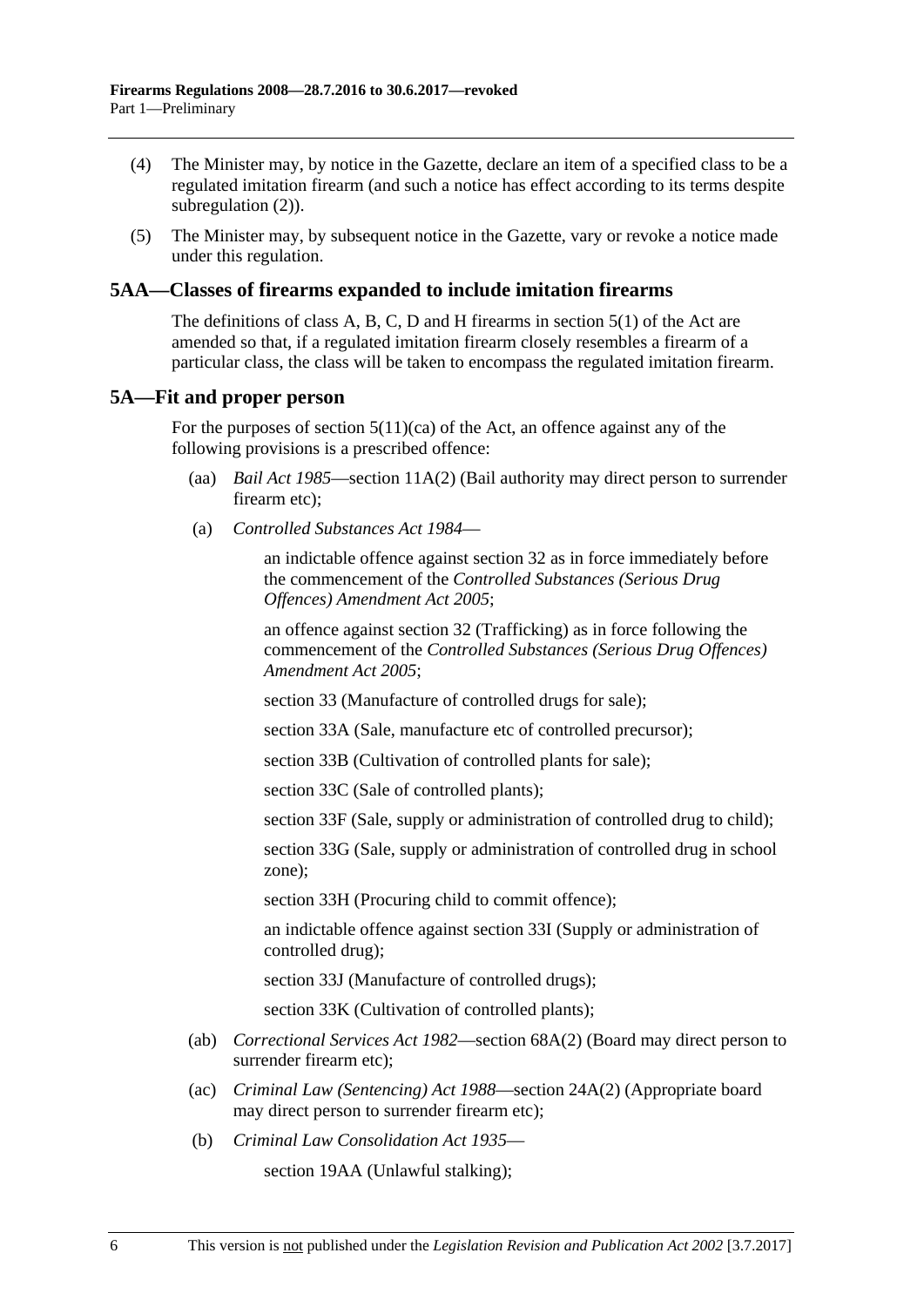section 29A (Shooting at police officers);

section 31 (Possession of object with intent to kill or cause serious harm);

section 32 (Possession of a firearm with intent to commit an offence);

section 32AA (Discharge of firearms to injure etc);

an aggravated offence against section 169 (Serious criminal trespass—non-residential buildings);

an aggravated offence against section 170 (Serious criminal trespass—places of residence);

section 248 (Threats or reprisals relating to persons involved in criminal investigations or judicial proceedings);

section 250 (Threats or reprisals against public officers);

section 270D (Going equipped for commission of offence against the person);

(c) *[Serious and Organised Crime \(Control\) Act](http://www.legislation.sa.gov.au/index.aspx?action=legref&type=act&legtitle=Serious%20and%20Organised%20Crime%20(Control)%20Act%202008) 2008*—

section 22 (Offence to contravene or fail to comply with control order); section 32 (Offence to contravene or fail to comply with public safety order);

section 35 (Criminal associations);

(d) *[Summary Offences Act](http://www.legislation.sa.gov.au/index.aspx?action=legref&type=act&legtitle=Summary%20Offences%20Act%201953) 1953*—

section 15A (Possession of body armour);

section 74BJ (Hindering removal or modification of fortifications);

- (da) *[Young Offenders Act](http://www.legislation.sa.gov.au/index.aspx?action=legref&type=act&legtitle=Young%20Offenders%20Act%201993) 1993*—section 42A(2) (Training Centre Review Board may direct youth to surrender firearm etc);
- (e) offences consisting of a conspiracy or an attempt to commit an offence referred to in a preceding paragraph.

### <span id="page-6-0"></span>**5B—Prescribed health professional**

For the purposes of paragraph (c) of the definition of *health professional* in section 6B(3) of the Act, a nurse registered under the *[Nurses Act](http://www.legislation.sa.gov.au/index.aspx?action=legref&type=act&legtitle=Nurses%20Act%201999) 1999* is a person of a prescribed class.

## <span id="page-6-1"></span>**Part 2—General exemptions**

#### <span id="page-6-2"></span>**6—Exempt firearms**

The following are excluded from the provisions of the Act and these regulations:

- (a) captive bolt guns;
- (b) tools or instruments powered by burning propellant or by compressed air or other compressed gas;
- (c) rocket line launchers;
- (d) devices designed to throw a net to catch animals;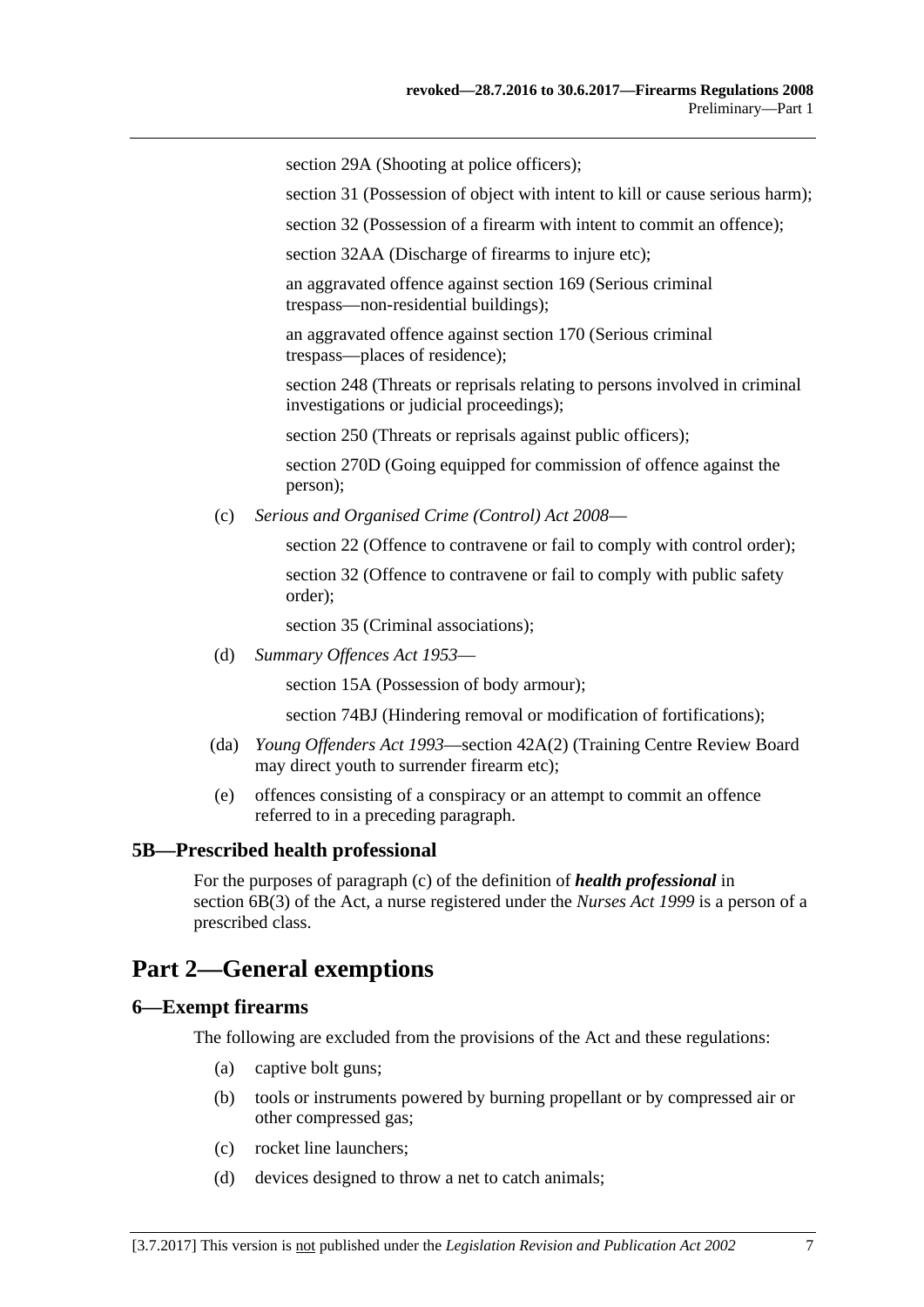- (e) devices designed to throw an object for shotgun target practice;
- (f) dog retrievers;
- (g) Very pistols used only for signalling distress or rescuing persons in distress;
- (h) a firearm that—
	- (i) has been fitted with a transmitter of infrared electromagnetic waves or a receiver of such waves or both; and
	- (ii) has been modified so as to be incapable of firing a projectile; and
	- (iii) cannot easily be modified to fire projectiles;
- (i) an underwater firearm;
- (j) receivers of firearms referred to in a preceding paragraph.

**Note—**

The definition of *firearm* in section 5(1) of the Act excludes an antique firearm. *Antique firearm* is defined in section 5(1).

### <span id="page-7-0"></span>**7—International visitor firearms permits**

- (1) The Registrar may, on the application of a person who is visiting, or who intends visiting, Australia, issue an international visitor firearms permit to the applicant authorising the applicant to possess and use a firearm for 1 or more of the following purposes as specified in the permit:
	- (a) competitive shooting;
	- (b) hunting;
	- (c) providing personal security services for a foreign dignitary or official.
- (2) The application—
	- (a) must be made in a manner and form approved by the Registrar; and
	- (b) must include, or be accompanied by, such information as the Registrar requires.
- (3) The applicant must—
	- (a) provide such further information as the Registrar requires in order to determine the application; and
	- (b) provide all information in connection with the application in the form required by the Registrar; and
	- (c) provide such proof of the information supplied as the Registrar requires.
- (4) A permit—
	- (a) may be issued for such term and subject to such conditions as the Registrar thinks fit; and
	- (b) may be varied or revoked by the Registrar at any time.
- (5) A permit issued under this regulation—
	- (a) must identify the firearm or firearms to which it applies; and
	- (b) must not be issued in relation to a class D firearm or a prescribed firearm.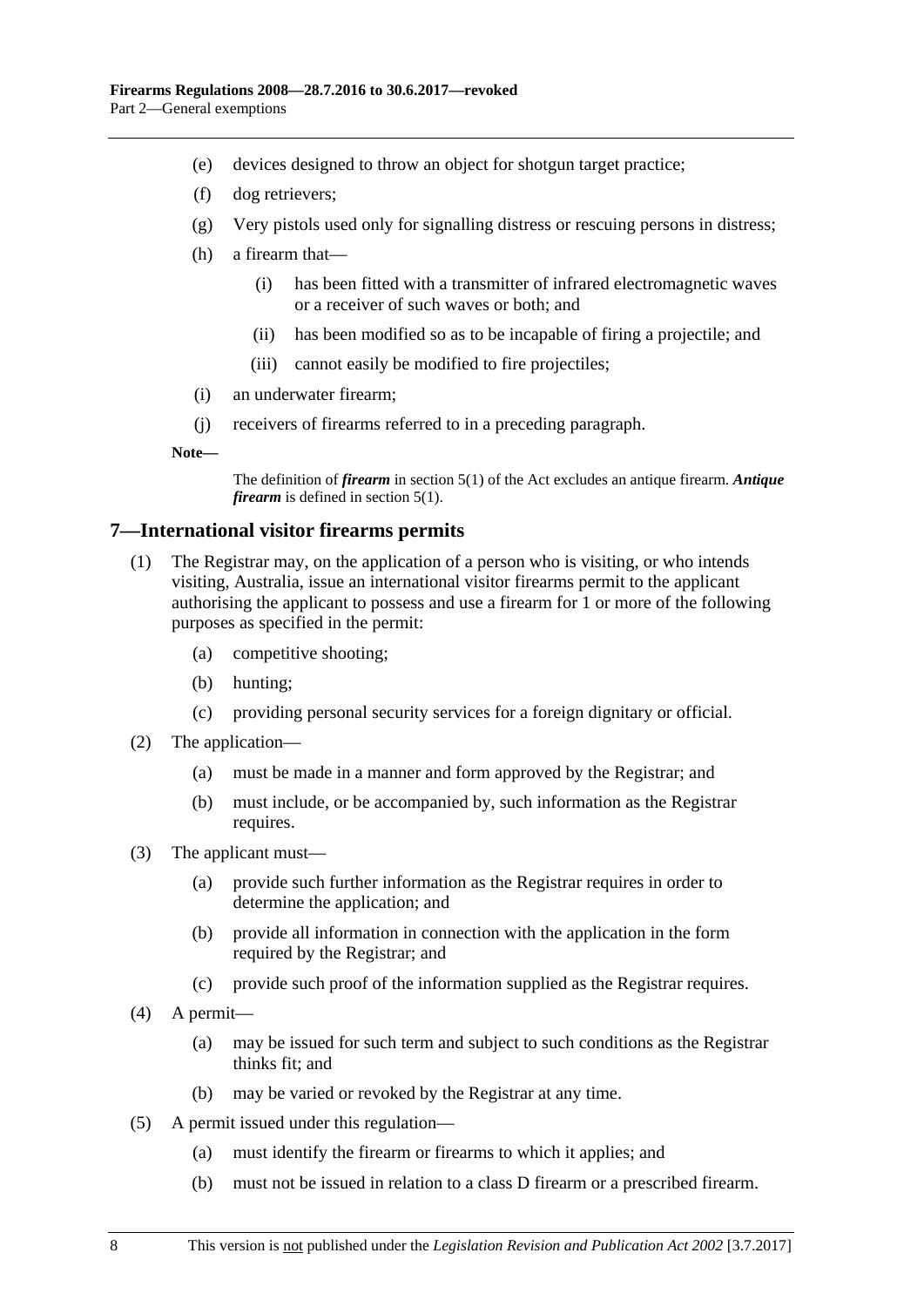(6) A person who holds an international visitor firearms permit or a permit under the law of another State or a Territory of the Commonwealth corresponding with this regulation is exempt from the application of the Act and these regulations provided that the person complies with the conditions of the permit.

### <span id="page-8-0"></span>**8—Exemption of persons from outside the State**

- (1) This regulation authorises the possession or use of a firearm for a purpose in South Australia only if the possession or use of that firearm for that purpose could be authorised by a firearms licence (disregarding a purpose with which a firearms licence may be endorsed under [regulation](#page-10-2)  $11(2)(h)$ ).
- <span id="page-8-3"></span>(2) Subject to this regulation, a person whose usual place of residence is in another State or a Territory of the Commonwealth may possess or use a firearm for a purpose in South Australia, without holding a firearms licence, if the person is authorised to possess or use that firearm for that purpose under the law of his or her usual place of residence.
- <span id="page-8-2"></span>(3) Subject to this regulation, a person who moves his or her usual place of residence to South Australia may, for the period of 3 months after moving, possess or use a firearm for a purpose in South Australia, without holding a firearms licence, if the person could possess or use that firearm for that purpose under the law of his or her former place of residence.
- (4) [Subregulation \(3\)](#page-8-2) does not authorise a person to use a class C, D or H firearm in South Australia.
- (5) A person who has possession of a firearm under [subregulation](#page-8-3) (2) is not required to register the firearm.
- <span id="page-8-4"></span>(6) A person referred to in [subregulation](#page-8-3) (2) or [\(3\)](#page-8-2) who has been issued with a licence or other authority under the law of his or her usual or former place of residence must carry the licence or other authority and produce it to a police officer on request.
- <span id="page-8-5"></span>(7) A person who has moved his or her usual place of residence to South Australia must, within 7 days after moving apply, under the Act and these regulations for registration of, and for a licence to possess and use, the firearms in his or her possession.
- (8) The exemption provided by this regulation does not apply—
	- (a) in relation to a prescribed firearm; or
	- (b) in favour of a person who fails to comply with [subregulation](#page-8-4) (6) or [\(7\).](#page-8-5)

### <span id="page-8-1"></span>**9—Exemption for certain exhibitors**

- (1) The holder of a dealer's licence who exhibits firearms at a recognised exhibition is, for the purposes of so exhibiting firearms, exempt from section  $17(4)(a)$  of the Act.
- <span id="page-8-6"></span>(2) The Minister may, by notice in the Gazette, declare a specified exhibition to be a recognised exhibition for the purposes of this regulation and specify the place at which, and the period for which, the exhibition is to be held.
- (3) The Minister may, by subsequent notice in the Gazette, vary or revoke a notice under [subregulation](#page-8-6) (2).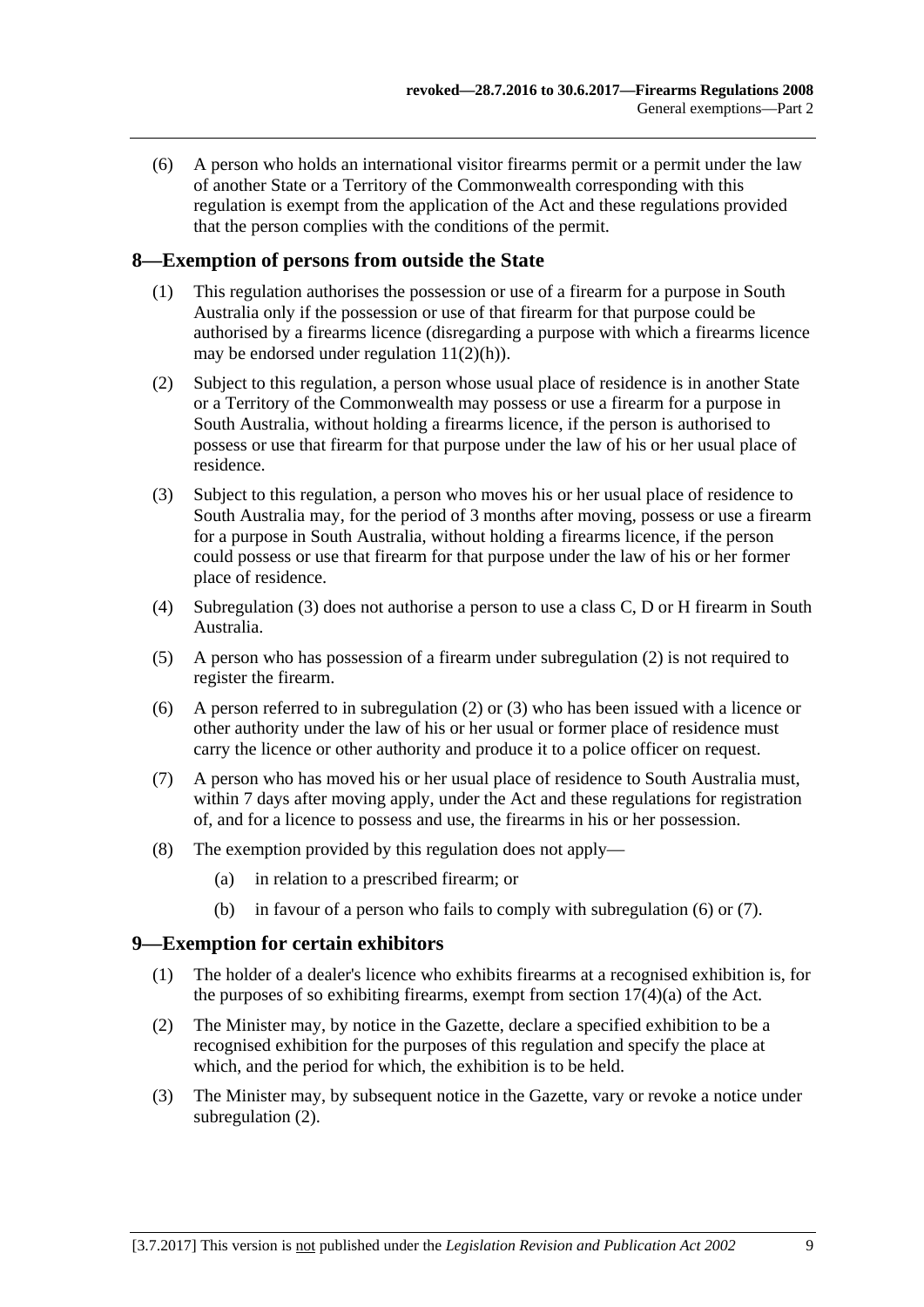(4) For the purposes of this regulation, firearms will only be taken to be exhibited at a recognised exhibition if they are exhibited at the place and during the period specified in the notice.

### <span id="page-9-5"></span><span id="page-9-0"></span>**9A—Exemption for certain persons transferring or borrowing firearms**

- (1) If the owner of a class A, B or H firearm transfers possession of the firearm by way of loan pursuant to a written agreement between the owner and borrower that the borrower will only use the firearm for a purpose or purposes specified in the agreement and will return the firearm to the owner within 28 days, the owner will be taken not to have contravened or failed to comply with section 15B(1) of the Act in so transferring the firearm, provided that the transfer would not, if it were a transfer under section  $15B(1)(b)$  of the Act, be in contravention of section  $15B(5a)$  or (6) of the Act.
- (2) A person who borrows a firearm pursuant to an agreement under [subregulation](#page-9-5) (1)
	- will be taken not to have contravened or failed to comply with section  $15B(8)$ of the Act if he or she returns the firearm to the owner within 28 days; and
	- (b) will be taken not to have contravened or failed to comply with section 15B(11) of the Act in accepting possession of the firearm pursuant to an agreement that does not require return of the firearm to the owner within 10 days,

provided that the person otherwise complies with the requirements of section 15B of the Act insofar as those requirements would apply if the transfer were a transfer under section 15B(1)(b) of the Act.

### <span id="page-9-6"></span><span id="page-9-1"></span>**9B—Exemption for manufacture and possession etc of silencers**

- (1) Subject to conditions determined by the Registrar, the following persons are exempt from section 27(1) of the Act with respect to the manufacture, or taking part in the manufacture, of a silencer, and section 29A(1) of the Act:
	- (a) Spectre Mincham Pty Ltd and the employees of Spectre Mincham Pty Ltd acting in the course of that employment;
	- (b) Lightforce Australia Pty. Limited and the employees of Lightforce Australia Pty. Limited acting in the course of that employment.
- (2) The Registrar may, at any time, vary or revoke a condition or impose further conditions on an exemption under [subregulation](#page-9-6) (1).

## <span id="page-9-3"></span><span id="page-9-2"></span>**Part 3—Licences**

### **Division 1—Firearms licences**

### <span id="page-9-4"></span>**10—Form of application**

An application for a firearms licence, or the renewal of a firearms licence, must be in a form approved by the Registrar.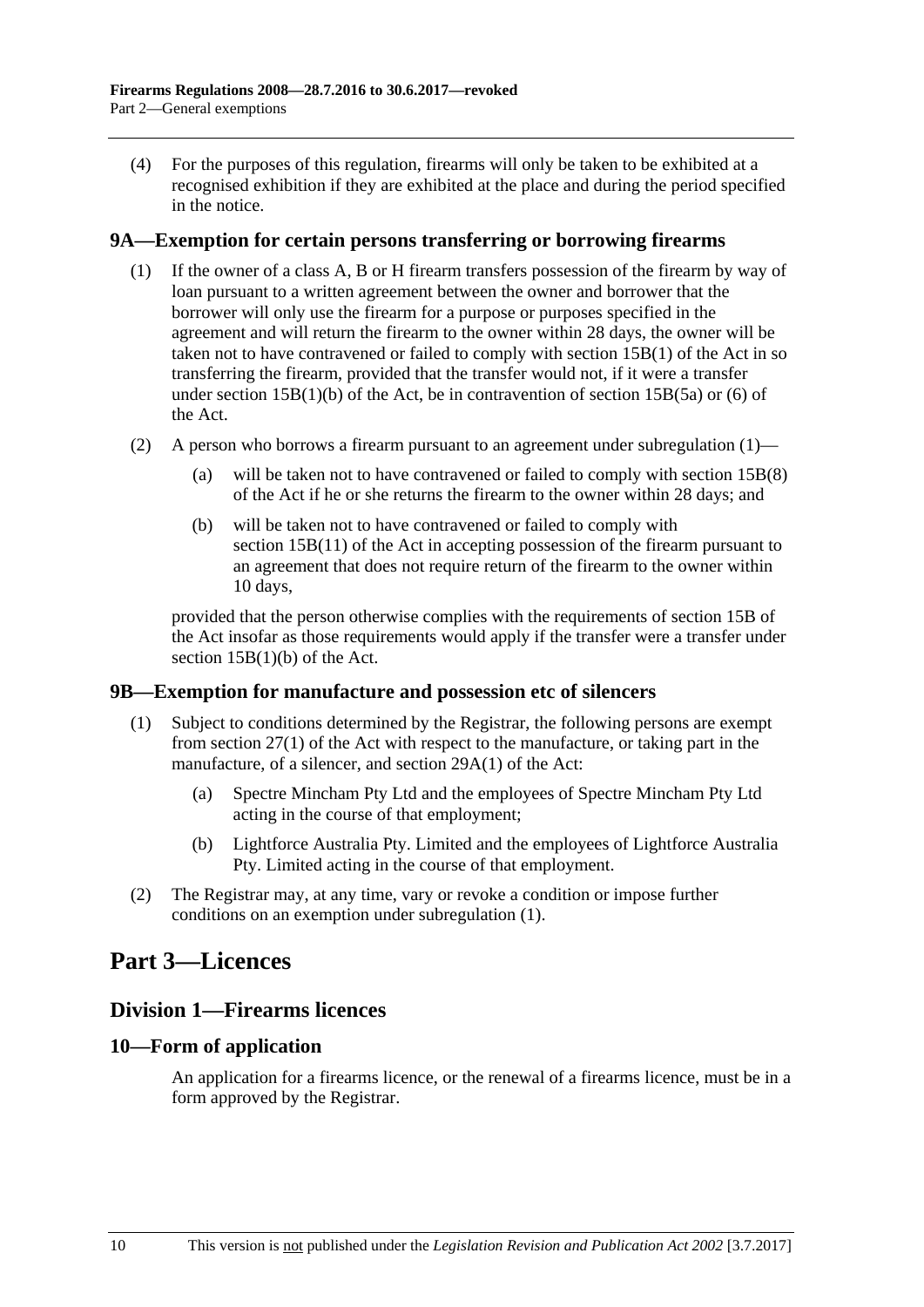### <span id="page-10-0"></span>**11—Purposes for which firearms may be used**

- (1) A firearms licence must be endorsed by the Registrar with the purpose or purposes for which the firearm or firearms of the class or classes authorised by the licence may be used by the holder of the licence.
- <span id="page-10-5"></span><span id="page-10-3"></span>(2) Subject to this regulation, 1 or more of the following purposes may be endorsed on a firearms licence:
	- (a) use as a member of a shooting club—1;
	- (b) target shooting—2;
	- (c) hunting—3;
	- (d) paint-ball shooting—4;
	- (e) use in relation to carrying on the business of primary production or in the course of employment by a person who carries on such a business—5;
	- (f) use in the course of carrying on the business of guarding property or use in guarding property in the course of employment by a person who carries on that business—6;
	- (g) collecting and displaying firearms;
	- (h) such other purpose as is approved by the Registrar—7.
- <span id="page-10-4"></span><span id="page-10-2"></span>(3) If the purpose of collecting and displaying firearms is endorsed on a licence, no other purpose may be endorsed on the licence.
- (4) A licence endorsed with the purpose of collecting and displaying firearms cannot authorise the possession of a prescribed firearm or a class D firearm.

**Note—**

If a prescribed firearm or a class D firearm is rendered unusable in a manner stipulated by the Registrar it ceases to be a firearm (see definition of firearm in section 5(1) of the Act) and is therefore no longer subject to regulation.

- (4a) A licence endorsed with a purpose listed in paragraphs [\(a\)](#page-10-3) to [\(f\)](#page-10-4) of [subregulation](#page-10-5) (2) cannot authorise the possession of a regulated imitation firearm.
- (5) The endorsement referred to in [subregulation](#page-10-4) (2)(f) operates only so long as the holder of the licence holds an appropriate licence under the *[Security and Investigation Agents](http://www.legislation.sa.gov.au/index.aspx?action=legref&type=act&legtitle=Security%20and%20Investigation%20Agents%20Act%201995)  Act [1995](http://www.legislation.sa.gov.au/index.aspx?action=legref&type=act&legtitle=Security%20and%20Investigation%20Agents%20Act%201995)*.
- (6) The holder of a firearms licence who is a member of a recognised firearms club is not entitled to use a firearm for hunting in the course of club activities unless the licence, by separate endorsement, authorises the use of that class of firearm for hunting.
- (7) The purposes listed in [paragraphs](#page-10-3) (a) to [\(h\)](#page-10-2) of [subregulation](#page-10-5) (2) will be sufficiently endorsed on a licence by endorsing on the licence the number appearing at the end of the relevant paragraph.

### <span id="page-10-1"></span>**12—Authorised purpose for which prescribed firearms may be used**

For the purposes of section 12(7) of the Act, a person may possess and use a prescribed firearm pursuant to a firearms licence for the purpose of theatrical or cinematic productions or for such other purpose or purposes as are approved by the Registrar.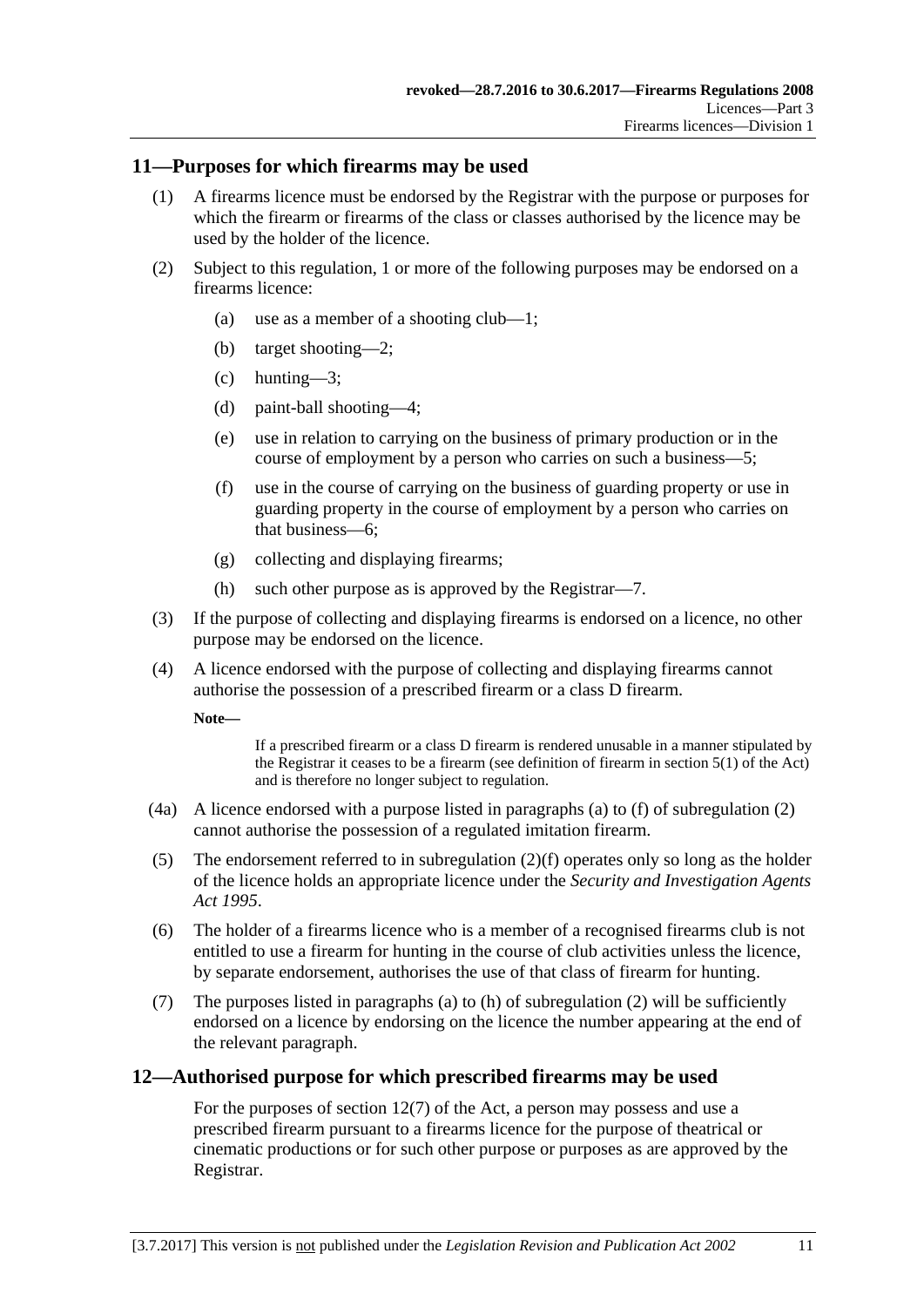### <span id="page-11-0"></span>**13—Checks to be made by Registrar**

Before granting an application for a firearms licence or to renew or vary a firearms licence, the Registrar must check the application against the checklist adopted for that purpose by the Ministerial Council for Police and Emergency Management – Police.

### <span id="page-11-1"></span>**Division 2—Dealer's licences**

### <span id="page-11-2"></span>**14—Form of application**

An application for a dealer's licence, or the renewal of a dealer's licence, must be in a form approved by the Registrar.

### <span id="page-11-3"></span>**15—Records of firearms purchased and sold**

- (1) A dealer must compile records in duplicate of firearms purchased and sold in a form approved by the Registrar for that purpose.
- (2) Within 7 days after the end of each month, the dealer must deliver the original records in respect of that month to the Registrar.
- (3) The duplicate copy of the records must be kept for at least 3 years at the dealer's premises.
- (4) If no firearms have been purchased or sold by a dealer during a month, the dealer must deliver a copy of the appropriate form to the Registrar with "Nil Return" written across it.

### <span id="page-11-4"></span>**16—Transfers of firearms through agency of dealer**

- <span id="page-11-7"></span><span id="page-11-6"></span>(1) If possession of a firearm is transferred through the agency of a licensed dealer under section 15B(9)(b) of the Act, the dealer must—
	- (a) satisfy himself or herself by inspecting the relevant permit and licence that the person acquiring the firearm is entitled to acquire and possess it; and
	- (b) record—
		- (i) the name and address of the person transferring and the person acquiring the firearm and the number of each of their firearms licences; and
		- (ii) the class, make, calibre and serial number or other identification of the firearm; and
		- (iii) if the firearm is lent or hired—the duration and the terms of the loan or hire; and
	- (c) provide the Registrar with the information recorded under [paragraph](#page-11-6) (b) within 1 month after possession of the firearm is transferred.
- (2) The dealer must not transfer the firearm unless he or she has complied with [subregulation](#page-11-7)  $(1)(a)$  and  $(b)$ .

### <span id="page-11-8"></span><span id="page-11-5"></span>**17—Records of transfers of firearms**

(1) A dealer must compile the records referred to in [regulation](#page-11-4) 16 and a dealer or an authorised officer (as the case requires) must compile the records referred to in section 15C of the Act in duplicate in a form approved by the Registrar.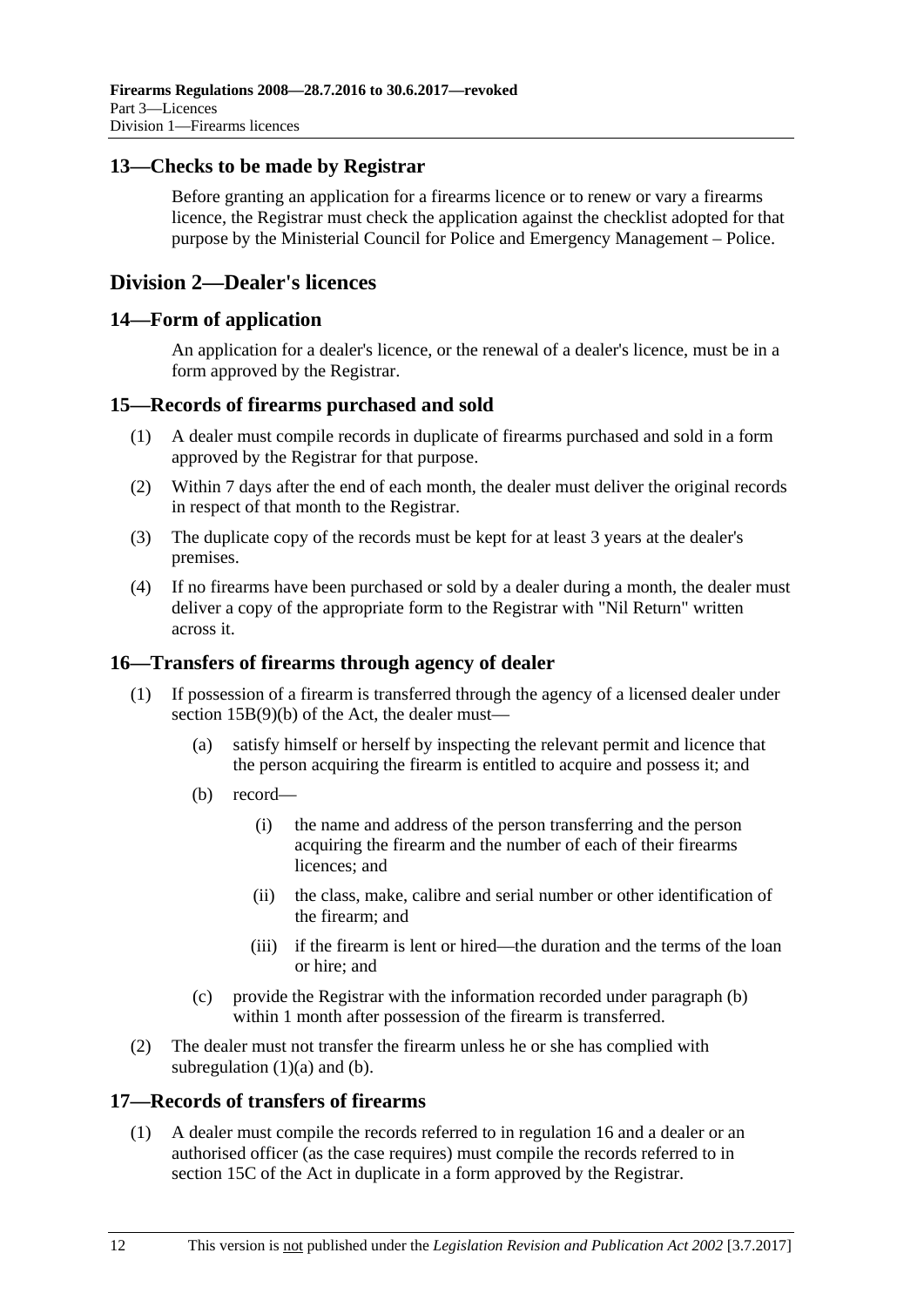- (2) Within 7 days after the end of each month the dealer or authorised officer must deliver the original records referred to in [subregulation](#page-11-8) (1) in respect of that month to the Registrar.
- (3) The duplicate copy of the records must be kept for at least 3 years at the dealer's or club's premises.
- (4) If the dealer has not witnessed the transfer of possession of any firearms and has not acted as agent in the transfer of possession of any firearms during a month, the dealer must deliver a copy of the appropriate form to the Registrar with "Nil Return" written across it.
- (5) In this regulation—

*authorised officer* has the same meaning assigned by section 15B of the Act.

### <span id="page-12-0"></span>**18—Other records**

- (1) A dealer must compile records of firearms received by the dealer for repair, consignment or safe keeping in a form approved by the Registrar for that purpose.
- (2) A dealer must, if required to do so by the Registrar, compile records of ammunition purchased by the dealer and ammunition sold by the dealer in a form approved by the Registrar for that purpose.
- (3) The records must be kept for at least 3 years at the dealer's premises.

### <span id="page-12-1"></span>**Division 3—Qualifications to hold licence**

### <span id="page-12-3"></span><span id="page-12-2"></span>**19—Training and examinations**

- (1) The Registrar may, by notice in writing, require an applicant for a firearms licence or a dealer's licence or for the addition of classes of firearms to which a licence relates or for the endorsement of a further purpose or purposes on a licence to complete to the satisfaction of the Registrar 1 or more of the following:
	- (a) a course in the safe handling, carriage and use of firearms nominated by the Registrar;
	- (b) a written examination in the safe handling, carriage and use of firearms nominated by the Registrar;
	- (c) a practical examination in the safe handling, carriage and use of firearms nominated by the Registrar.
- (2) [Subregulation](#page-12-3) (1) does not apply to an application for the renewal of a licence unless—
	- (a) a period of 1 year or more has elapsed since the licence expired; or
	- (b) the licence will authorise the possession and use of additional classes of firearm or will authorise the possession and use of firearms for additional purposes; or
	- (c) the licence is endorsed for use in the course of carrying on the business of guarding property or use in guarding property in the course of employment by a person who carries on that business.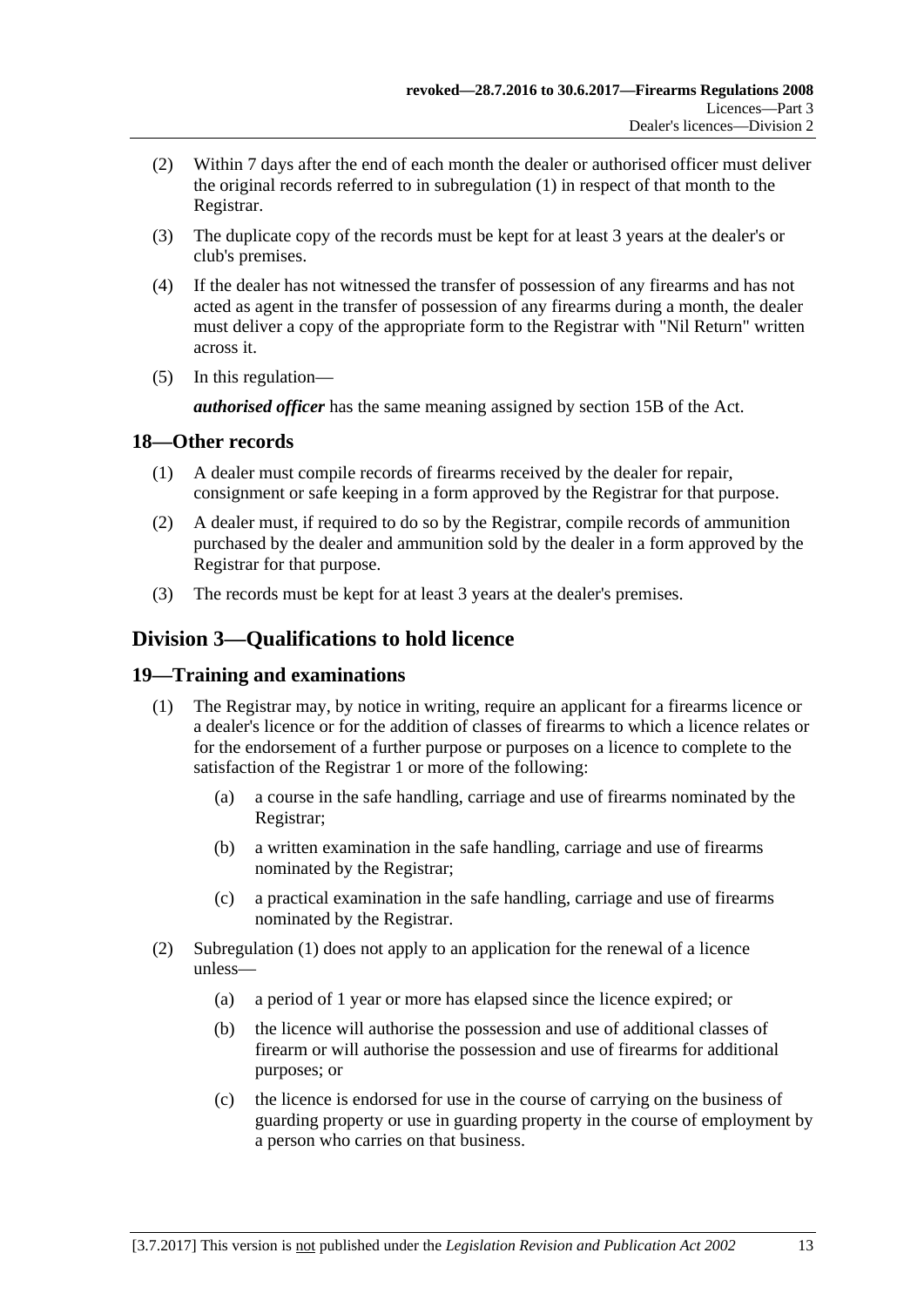### <span id="page-13-3"></span><span id="page-13-0"></span>**20—Instructors and examiners**

- (1) The Registrar may authorise any suitable person to conduct a course or examination for the purposes of this Division.
- (2) A person who conducts a course or examination under this Division—
	- (a) must not allow a person to attend the course or sit for the examination unless the person produces, for his or her inspection, a notice issued by the Registrar under [regulation](#page-12-2) 19; and
	- (b) must compile, in a form approved by the Registrar, and keep for at least 3 years, a record of the names and addresses of all persons who attend the course or sit for the examination.
- (3) A person referred to in [subregulation](#page-13-3) (1) must provide the Registrar with such information as he or she requests relating to courses or examinations conducted by the person.

### <span id="page-13-1"></span>**Division 4—Conditions of licences**

### <span id="page-13-4"></span><span id="page-13-2"></span>**21—Conditions of firearms licences**

- (1) It is a condition of a firearms licence that—
	- (a) the holder of the licence must give the Registrar written notice in a form approved by the Registrar of all changes to his or her name or address within 14 days after the change occurs; and
	- (b) every firearm that the holder of the licence has possession of pursuant to the licence must comply with section 24A of the Act; and
	- (c) the holder of the licence must comply with the provisions of [Part 6](#page-22-5) that apply to, or in relation to, firearms held pursuant to the licence; and
	- (d) when a firearm or ammunition is not secured as required by [Part 6](#page-22-5) the holder of the licence must take all reasonable precautions to ensure that the firearm or ammunition is not lost or stolen or does not come into the possession of an unauthorised person; and
	- (e) the holder of the licence must report the theft, loss or destruction of a firearm to which the licence relates to a police officer within 14 days after the theft, loss or destruction occurs; and
	- (f) if the holder of the licence informed the Registrar, when applying for the licence, of the place at which he or she intended to keep firearms pursuant to the licence when not in use and the manner in which he or she intended securing those firearms, the holder of the licence—
		- (i) must allow, at any reasonable time, a police officer to enter and inspect the place at which the firearms are kept to ensure the firearms are so secured; and
		- (ii) must give the Registrar prior written notice of any change in the place at which the firearms are kept; and
		- (iii) must not, without the approval of the Registrar, change the manner in which the firearms are secured; and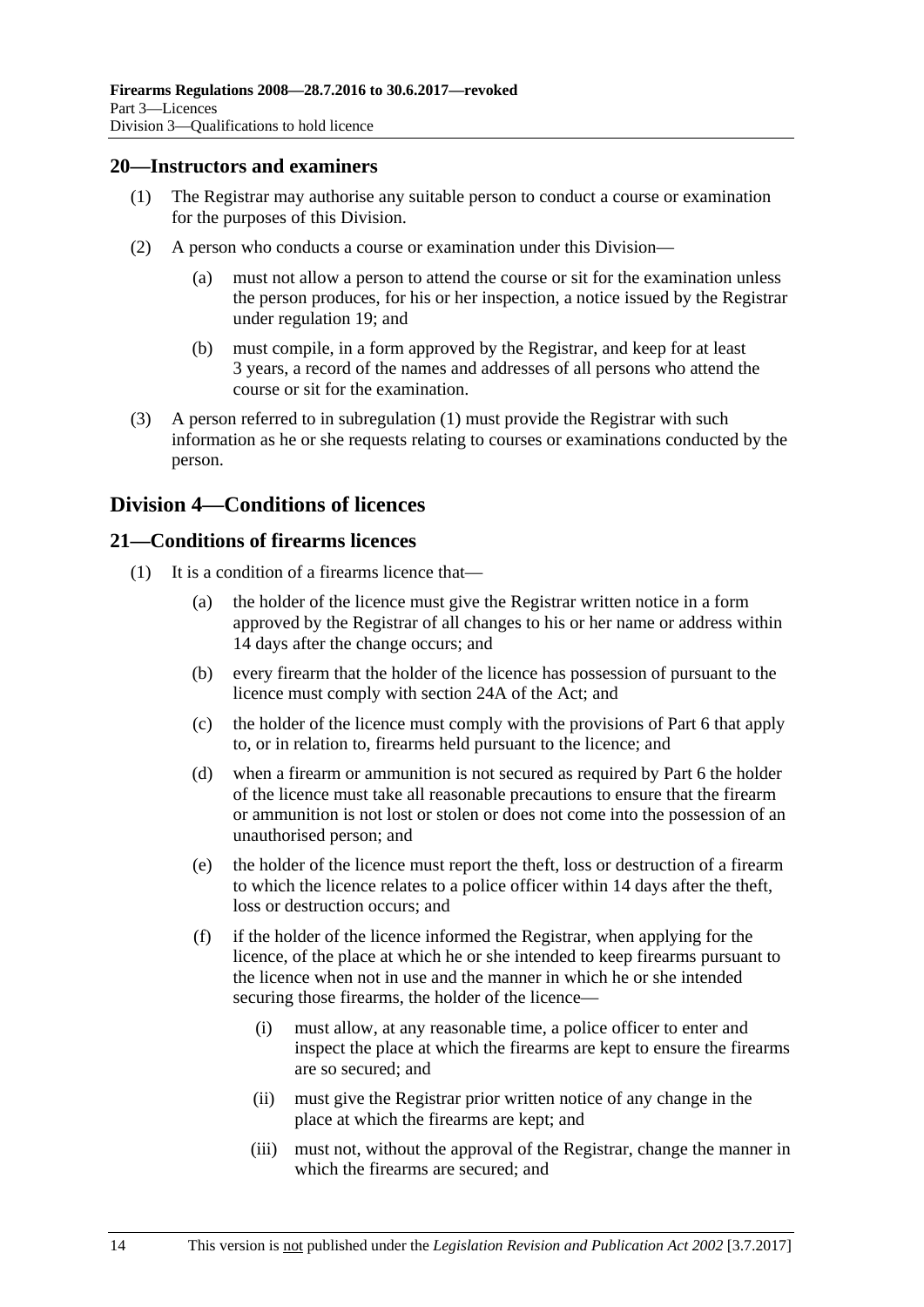- $(g)$  the holder of the licence must, whenever required to do so by the Registrar, provide the Registrar with information relating to a firearm registered in his or her name or in his or her possession; and
- (h) the holder of the licence must whenever required to do so by the Registrar provide the Registrar with information that the Registrar requires to determine whether he or she should take action under section 20(1a) of the Act.
- (1a) It is a condition of a firearms licence that it does not authorise possession of a regulated imitation firearm unless it is specifically endorsed by the Registrar to that effect.
- (1b) It is a condition of a firearms licence that authorises possession of a regulated imitation firearm that the regulated imitation firearm must not, without the approval of the Registrar, be altered in a manner that would enable it to function as a firearm.
- (2) It is a condition of a firearms licence that authorises the use and possession of a class C firearm that the holder of the licence must, within 14 days before each anniversary of the granting or renewal of the licence, provide the Registrar with information that the Registrar requires to determine whether he or she should take action under section 20(1a) of the Act.
- <span id="page-14-0"></span>(3) It is a condition of a firearms licence that authorises the possession and use of a class C firearm that the holder of the licence may only use a firearm of that class if the requirements set out in 1 or more of the paragraphs of section 15A(3) of the Act or in regulations under section 15A(3)(a) are satisfied and then only if his or her use of the firearm is consistent with the relevant paragraph or regulation.
- (4) If the only paragraph of section 15A(3) of the Act satisfied by the holder of a firearms licence authorising the possession and use of a class C firearm is paragraph (b) (membership of The South Australian Clay Target Association Incorporated or the Australian Clay Target Association Incorporated and membership of a recognised firearms club affiliated with either of those associations), it is a further condition of the licence that the holder must be an active member of the club.
- (5) For the purposes of [subregulation](#page-14-0) (3), the requirements of paragraph (a) of section 15A(3) of the Act will not be taken not to be satisfied on the ground that the holder of the licence has possession of 2 or more class C firearms if his or her possession of those firearms is consistent with another paragraph of section 15A(3) or with a regulation under section  $15A(3)(d)$ .
- <span id="page-14-2"></span>(6) It is a condition of a firearms licence that authorises the possession and use of a class D firearm that the holder of the licence may only use a firearm of that class for the purpose of destroying animals and then only if his or her livelihood is gained partly or wholly from professional shooting.
- <span id="page-14-1"></span>(7) It is a condition of a firearms licence that authorises the possession and use of a class H firearm that the holder of the licence may only use a firearm of that class—
	- (a) if the holder is an active member of a shooting club; or
	- (b) in relation to carrying on the business of primary production or in the course of employment by a person who carries on such a business if, in either case, the property on which the primary production business is carried on is at least 15 000 hectares in area or is a property to which [subregulation](#page-15-0) (8) applies; or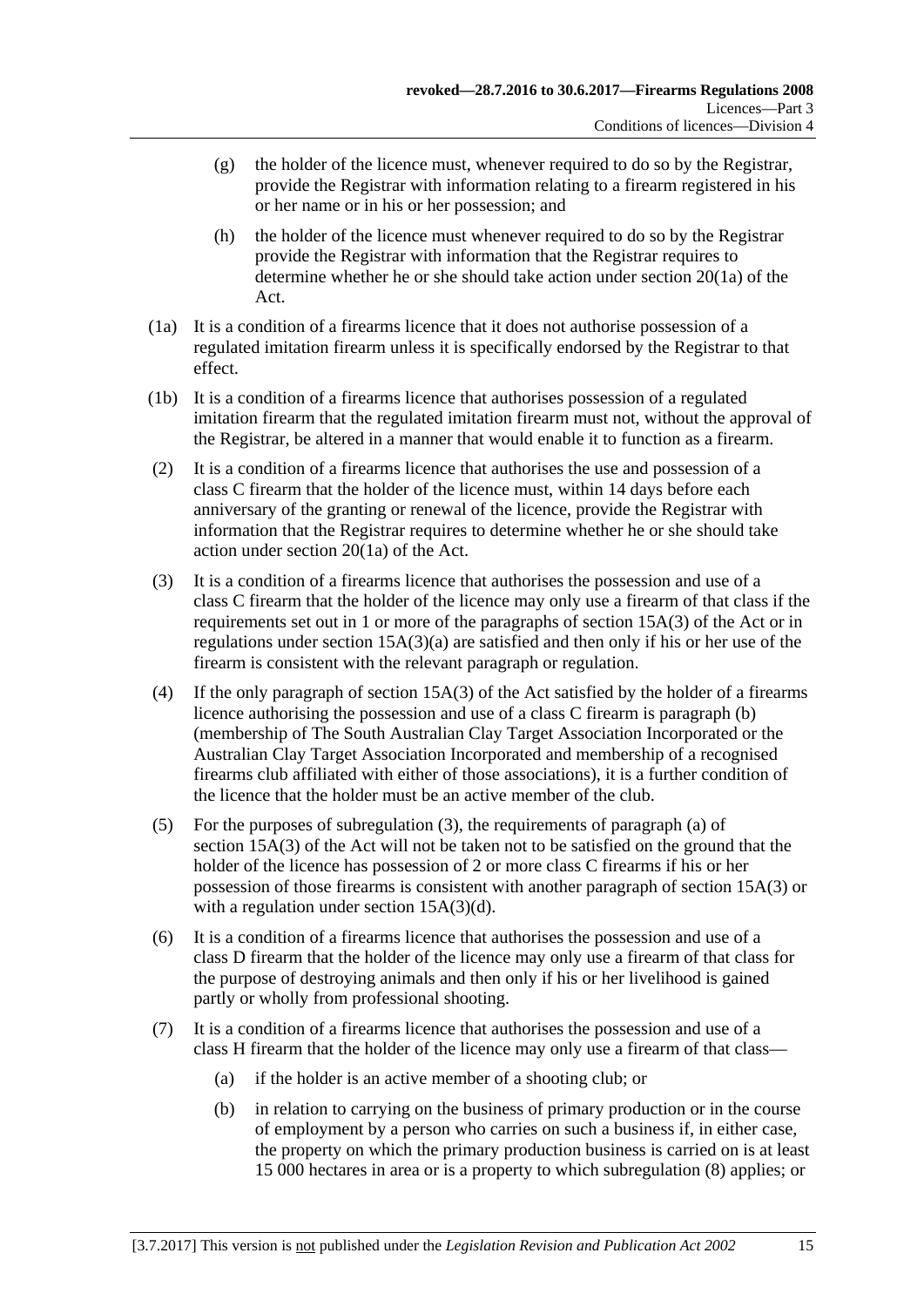- (c) in the course of carrying on the business of guarding property or in guarding property in the course of employment by a person who carries on that business; or
- (d) for the purpose of collecting and displaying firearms; or
- (e) for such other purpose as is approved by the Registrar.
- <span id="page-15-0"></span>(8) This subregulation applies to a property for the purposes of [subregulation](#page-14-1) (7)(b) if the property was specified in a firearms licence that—
	- (a) was purportedly granted to a person for a term expiring on or after 27 September 2002; and
	- (b) authorised the person to use a class H firearm on the property in relation to carrying on the business of primary production or in the course of employment by a person who carries on such a business.
- (9) It is an additional condition of a shooting club member's licence that the holder of the licence must be an active member of a shooting club for each licence year of the licence.
- (10) It is an additional condition of a shooting club member's licence that authorises the possession and use of class H firearms that the class H firearms of each of the following categories of which the holder of the licence has possession must be used by the holder in shooting club organised shoots for that category of class H firearms on at least 4 occasions during each licence year of the licence:
	- (a) air or gas operated handguns;
	- (b) .22 calibre rim fire handguns (long rifle or short);
	- (c) centre fire handguns of not more than .38 calibre;
	- (d) handguns of more than .38 calibre.
- (11) It is an additional condition of a collector's licence—
	- (a) that in the case of all firearms in the collection manufactured after 1900—
		- (i) the bolt, breech block or firing pin of the firearm must be locked in a container kept separately from the firearm; or
		- (ii) the trigger of the firearm must be immobilised by means of a trigger lock; or
		- (iii) the firearm is secured by such other method as is approved by the Registrar; and
	- (b) that the holder of the licence must be an active member of a collectors' club for each licence year of the licence; and
	- (c) that the holder of the licence does not have possession of any ammunition that can be used in a firearm owned by the collector for the purpose of collecting and displaying firearms (excluding ammunition for use in a firearm that the collector is authorised to have possession of and use for some other purpose endorsed on a separate firearms licence); and
	- (d) that none of the firearms included in the collection is a prescribed firearm; and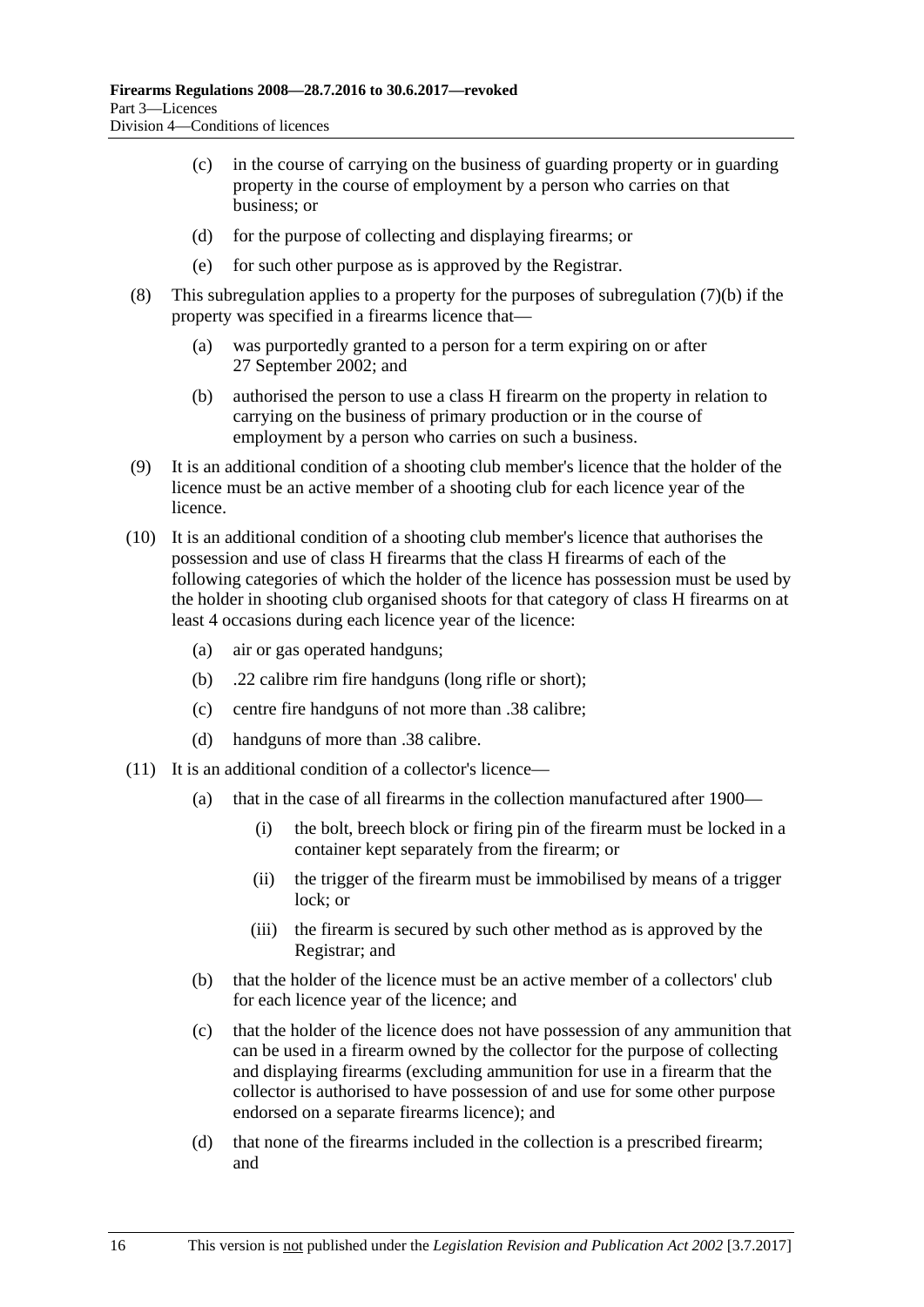- (e) that the firearms included in the collection must not be fired without the written approval of the Registrar.
- (12) If the purpose, or 1 of the purposes, endorsed on a firearms licence is paint-ball shooting, it is a condition of the licence that only a paint-ball firearm will be used for the purposes of paint-ball shooting.
- (13) A licence to possess a prescribed firearm is subject to the following conditions in addition to the conditions prescribed by [subregulation](#page-13-4) (1):
	- (a) the firearm to which the licence relates must not be used to fire a projectile;
	- (b) the firearm must be kept at the premises and in the manner specified in the licence unless approval to the contrary is granted by the Registrar;
	- (c) the holder of the licence must not surrender control of the firearm except when disposing of the firearm.
- (14) The conditions imposed by [subregulations](#page-14-0) (3) and [\(6\)](#page-14-2) do not apply to a licence held solely to enable the holder of the licence to possess and use firearms for the purposes of a contract with the Crown in right of this State or in any of the Crown's other capacities or for the purpose of tendering for such a contract.

### <span id="page-16-0"></span>**22—Conditions of dealers' licences**

- <span id="page-16-1"></span>(1) It is a condition of a dealer's licence that—
	- (a) the dealer must give the Registrar written notice in a form approved by the Registrar of all changes to his or her name or address within 14 days after the change occurs; and
	- (b) the dealer must comply with the provisions of [Part 6](#page-22-5) that apply to, or in relation to, firearms or ammunition held pursuant to the licence; and
	- (c) when a firearm or ammunition is not secured as required by [Part 6,](#page-22-5) the dealer must take all reasonable precautions to ensure that the firearm or ammunition is not lost or stolen or does not come into the possession of an unauthorised person; and
	- (d) the dealer must report the theft, loss or destruction of a firearm that is owned or held by the dealer in the course of carrying on business as a dealer in firearms to a police officer within 14 days after the theft, loss or destruction occurs; and
	- (e) subject to [subregulation](#page-17-2) (2), the dealer does not carry on business as a dealer in firearms or ammunition except at the premises authorised by the licence; and
	- (f) in the course of carrying on business as a dealer in firearms, the dealer does not keep firearms at any premises except those referred to in [paragraph](#page-16-1) (e) unless he or she does so for the purpose of testing or repairing those firearms; and
	- (g) the dealer must not deal in—
		- (i) mechanisms or other fittings that can be fitted to a firearm to convert it to an automatic firearm; or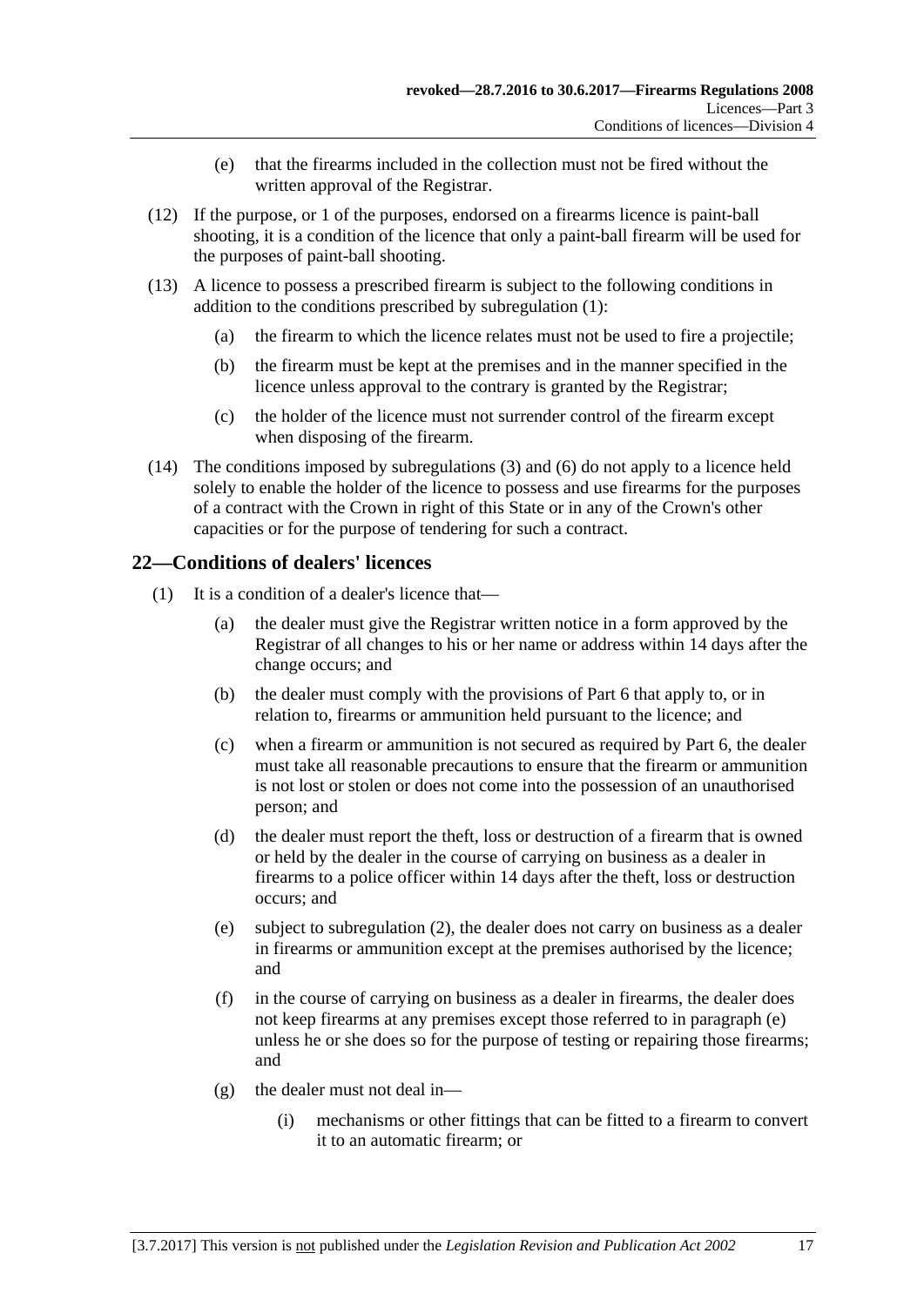- (ii) mechanisms or other fittings that, when fitted to a suitable firearm, will enable the firearm to fire grenades or other explosive projectiles; and
- (h) during the hours that members of the public have access to the premises referred to in [paragraph](#page-16-1) (e), the dealer displays the licence, or a copy of the licence (the copy does not need to include a photograph of the holder of the licence), in those premises in a position in which it is likely to be seen and read by members of the public; and
- (i) the dealer identifies, in a manner approved by the Registrar, each firearm that he or she owns in the course of carrying on business as a dealer in firearms; and
- (j) the dealer must produce to a police officer on request the records kept by him or her pursuant to the Act and these regulations; and
- (k) the dealer must allow a police officer to enter and inspect any premises at which the dealer is authorised by the licence to carry on business for the purpose of enforcement of the Act and these regulations; and
- (l) the dealer must, whenever required to do so by the Registrar or a police officer, provide the Registrar or member with information relating to a firearm recorded to, or in the possession of, the dealer.
- <span id="page-17-2"></span>(2) A dealer may—
	- (a) exhibit firearms and ammunition for the purpose of sale by auction and may sell firearms or ammunition by auction at a place other than his or her premises; and
	- (b) exhibit firearms and ammunition for any other purpose at places other than his or her premises if he or she does not exhibit—
		- (i) 2 or more identical firearms; or
		- (ii) more than 50 rounds of identical ammunition.

### <span id="page-17-0"></span>**Division 5—Exemptions relating to licences**

### <span id="page-17-1"></span>**23—Exemption from requirement to be licensed**

- <span id="page-17-3"></span>(1) An offence is not committed against section 11 of the Act in the following circumstances:
	- (a) by a person of or over the age of 14 years but under the age of 18 years who has possession of or uses a registered firearm if—
		- (i) he or she is with, and is under the continuous supervision of, his or her parent or guardian or some other person approved by his or her parent or guardian; and
		- (ii) the person providing the supervision holds a firearms licence authorising possession of the firearm for the purpose for which it is being used;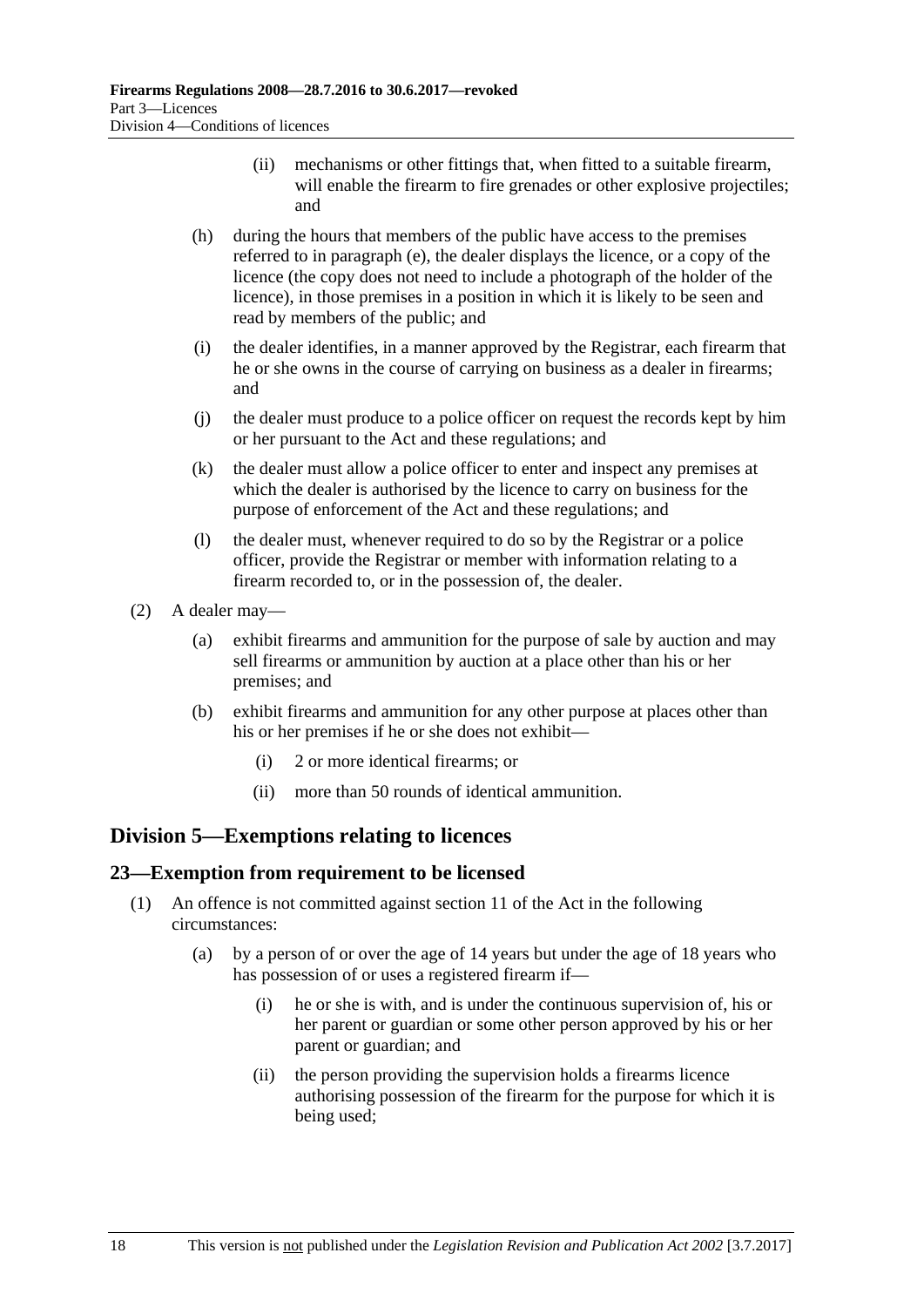- <span id="page-18-0"></span>(b) by a person of or over the age of 14 years but under the age of 18 years who has possession of or uses a firearm if that person is (with the consent of his or her parent or guardian) with, and is under the continuous supervision of, a recognised coach who holds a firearms licence authorising possession of the firearm for the purpose for which it is being used;
- (c) by a person who has possession of or uses a firearm for the purpose of a course or examination in the safe handling, carriage and use of firearms if that person is with, and is under the continuous supervision of, a person authorised by the Registrar to conduct the course or examination;
- <span id="page-18-1"></span>(d) by a person of or over the age of 18 years who has possession of or uses a firearm if that person is with, and is under the continuous supervision of, a person who is registered as the owner of the firearm and who holds a firearms licence authorising possession of the firearm for the purpose for which it is being used;
- (e) by a person who has possession of or uses a class C firearm on the grounds of a recognised firearms club that is affiliated with The South Australian Clay Target Association Inc. or the Australian Clay Target Association Inc. for the purpose of shooting in an activity of the club conducted in accordance with the rules of the Australian Clay Target Association Inc. if that person is with, and is under the continuous supervision of, a person who holds a firearms licence authorising possession of the firearm for the purpose for which it is being used;
- (f) by a person of or over the age of 14 years but under the age of 18 years who has possession of or uses a firearm at facilities provided by the South Australian Sports Institute if that person is (with the consent of his or her parent or guardian) with, and under the continuous supervision of, a person who holds a firearms licence authorising possession of the firearm for the purpose for which it is being used;
- (g) by a person of any age who has possession of or uses a firearm (including a prescribed firearm)—
	- (i) in the course of rehearsal for, or the performance of, a theatrical production; or
	- (ii) in the course of rehearsal for, or the filming of, a scene in the production of a film,

if that person is under the continuous supervision of a person who holds a firearms licence authorising possession of the firearm for the purpose for which it is being used.

- (2) An offence is not committed against section 11 of the Act by a person who is of or over the age of 10 years but under the age of 14 years in the circumstances set out in [subregulation](#page-17-3) (1)(a) or [\(b\)](#page-18-0) if the firearm concerned is a class A firearm.
- (3) For the purposes of [subregulation](#page-18-1)  $(1)(d)$ , a person will be taken to be registered as the owner of a firearm if he or she is the nominee of a body, whether incorporate or unincorporate, that is registered as the owner of the firearm.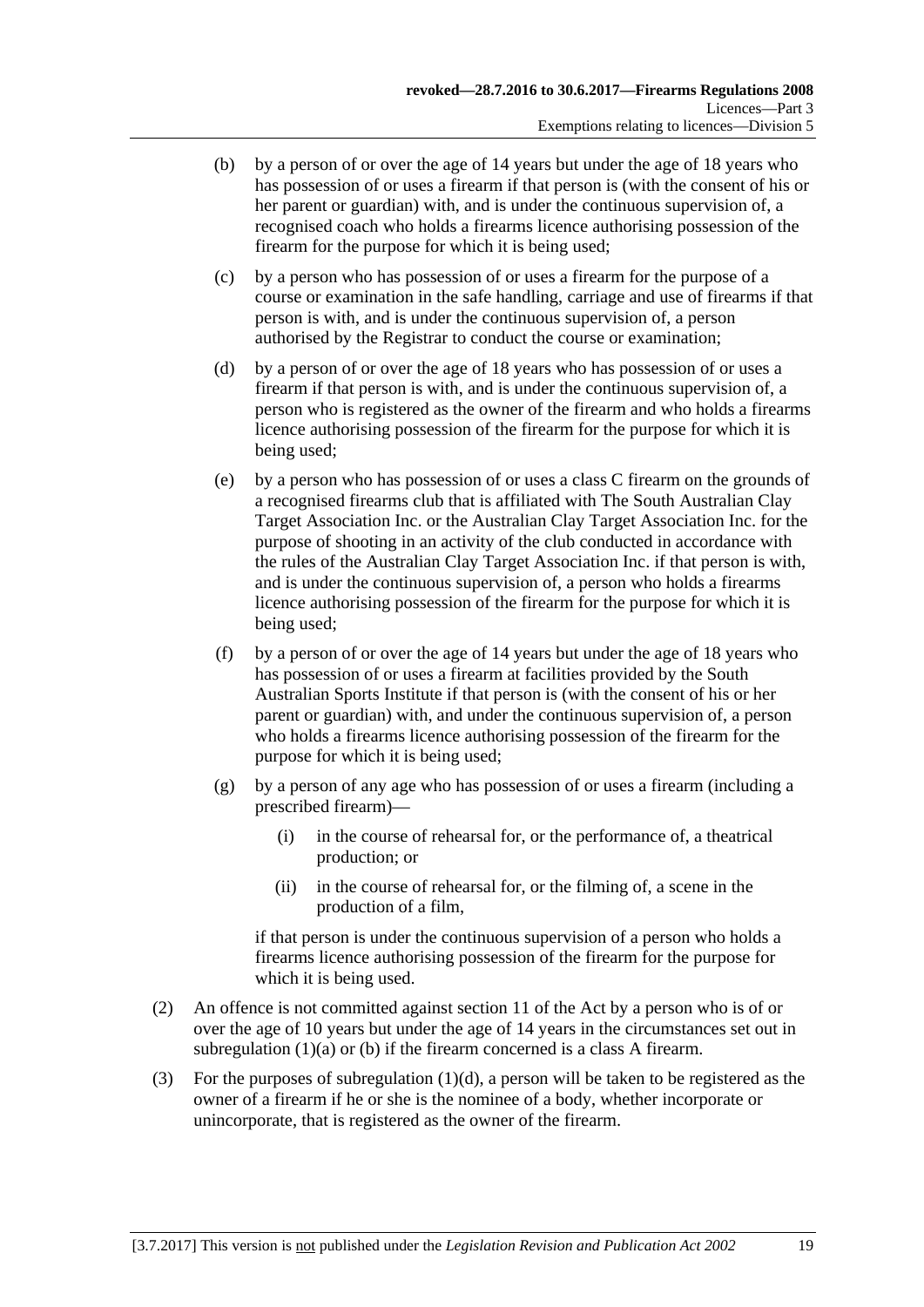(4) In this regulation—

*recognised coach* means a person who has been recognised by a recognised firearms club as being a fit and proper person to instruct others in the skills of using firearms.

### <span id="page-19-4"></span><span id="page-19-0"></span>**24—Exemption of juniors from certain provisions**

- (1) A person who—
	- (a) has reached the age of 12 years but has not reached the age of 18 years; and
	- (b) is a member of a recognised firearms club; and
	- (c) needs to hold a firearms licence in order to participate in a competition or competitions held in another State or a Territory of the Commonwealth or held in another country,

is, subject to the conditions set out in [subregulation](#page-19-3) (2), exempt from section 12(3) and (8) of the Act.

- <span id="page-19-3"></span>(2) The conditions are as follows:
	- (a) the only purpose that may be endorsed on a licence granted to an exempt person referred to in [subregulation](#page-19-4) (1) is use of a firearm as a member of a recognised firearms club; and
	- (b) the term of a licence granted to an exempt person referred to in [subregulation](#page-19-4) (1) is 1 year; and
	- (c) a licence granted to an exempt person referred to in [subregulation](#page-19-4) (1) cannot be renewed; and
	- (d) an exempt person referred to in [subregulation](#page-19-4) (1) who is the holder of a licence must not apply for a permit authorising the acquisition of a firearm.

### <span id="page-19-1"></span>**Division 6—General**

### <span id="page-19-6"></span><span id="page-19-2"></span>**25—Company nominee**

- <span id="page-19-5"></span>(1) A company that holds a licence must appoint a person—
	- (a) who is, in the opinion of the Registrar, a fit and proper person to have control of the company's firearms; and
	- (b) who is employed by the company and has his or her usual place of residence in the State,

to have control of the company's firearms at the place at which they are kept by the company.

- (2) Without limiting the meaning of fit and proper person in [subregulation](#page-19-5) (1)(a), a person will be taken not to be a fit and proper person for the purposes of that subregulation if the Registrar would refuse to grant a firearms licence to that person.
- (3) A person appointed under [subregulation](#page-19-6) (1) must keep a record of—
	- (a) the firearms under his or her control; and
	- (b) the names of the persons who have possession of those firearms and the periods during which they have possession of them.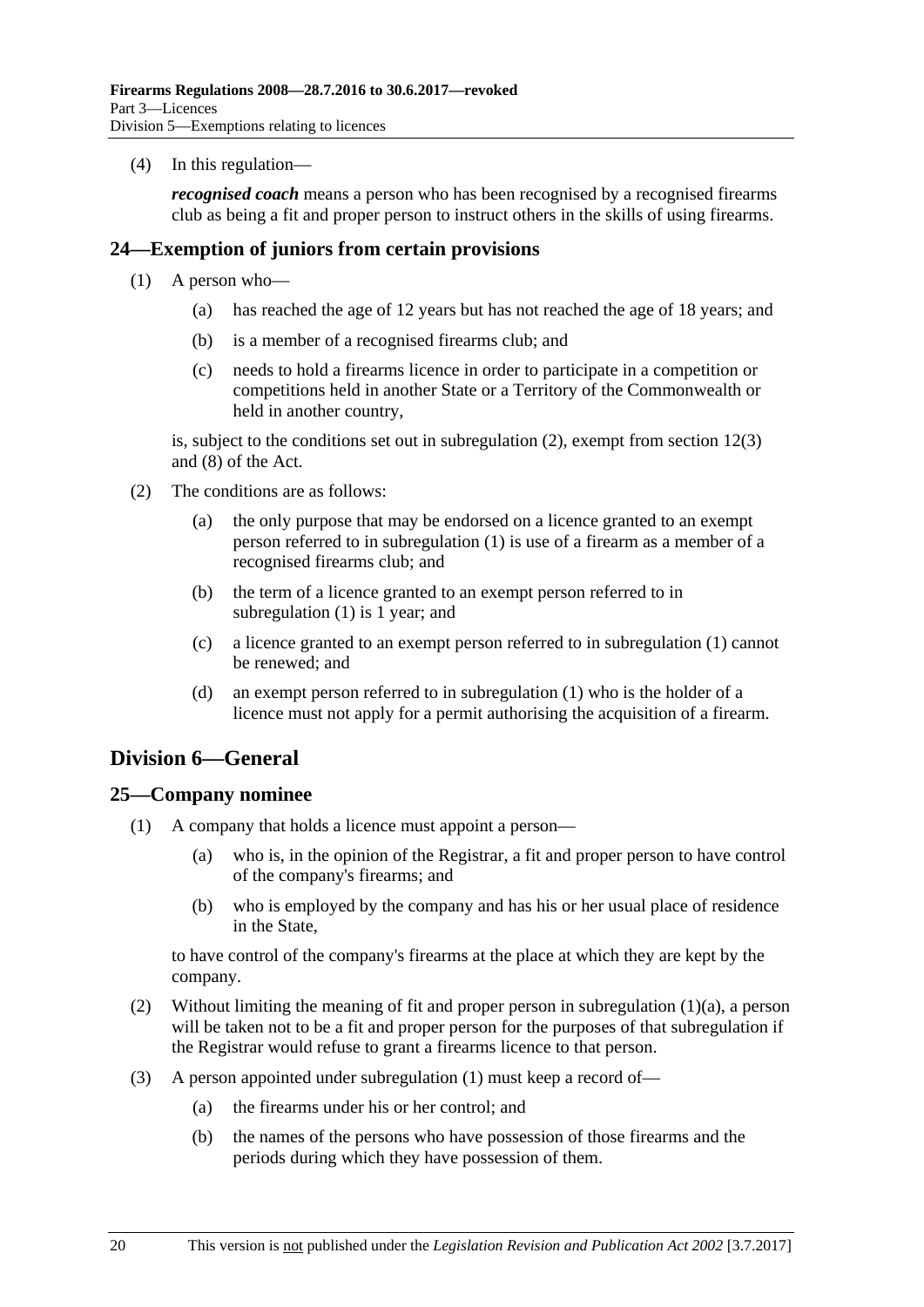(4) A company must give the Registrar written notice in a form approved by the Registrar of the name and address of the person appointed by the company under [subregulation](#page-19-6)  $(1)$ .

### <span id="page-20-0"></span>**26—Replacement of licence**

If a person applies for replacement of a licence, and the Registrar is satisfied, on information provided by the applicant or on such other evidence as he or she requires, that the licence has been lost, stolen or destroyed, the Registrar may, on payment of the fee fixed by Schedule 1, issue a replacement for the licence.

### <span id="page-20-1"></span>**27—Reporting obligations of prescribed persons**

The following classes of persons are prescribed for the purposes of the definition of *prescribed person* in section 27A of the Act:

- (a) persons registered as nurses under the *[Nurses Act](http://www.legislation.sa.gov.au/index.aspx?action=legref&type=act&legtitle=Nurses%20Act%201999) 1999*;
- (b) registered psychologists under the *[Psychological Practices Act](http://www.legislation.sa.gov.au/index.aspx?action=legref&type=act&legtitle=Psychological%20Practices%20Act%201973) 1973*;
- (c) professional counsellors;
- (d) social workers.

# <span id="page-20-2"></span>**Part 4—Acquisition and registration of firearms**

### <span id="page-20-3"></span>**28—Application for permits**

An application for a permit to acquire a firearm must be in a form approved by the Registrar.

### <span id="page-20-4"></span>**29—Checks to be made by Registrar**

Before granting an application for a permit to acquire a firearm, the Registrar must check the application against the checklist adopted for that purpose by the Ministerial Council for Police and Emergency Management – Police.

### <span id="page-20-5"></span>**30—Application to register firearm**

- <span id="page-20-8"></span>(1) Subject to [subregulation](#page-20-7) (2), an application to register a firearm must be in a form approved by the Registrar and the applicant must produce the following to the police officer to whom the application is made:
	- (a) the permit authorising the acquisition of the firearm; and
	- (b) the firearm; and
	- (c) the licence authorising the person producing the firearm to have possession of it.
- <span id="page-20-9"></span><span id="page-20-7"></span>(2) A person who applies for registration of a firearm in circumstances referred to in [regulation](#page-8-5)  $8(7)$  is not bound to comply with [subregulation](#page-20-8)  $(1)(a)$  or  $(c)$ .

### <span id="page-20-6"></span>**31—Acquisition of class C firearms**

The following requirements are prescribed for the purposes of section  $15A(3)(d)$  of the Act:

(a) in relation to the acquisition of class C firearms for the purpose of collection and display—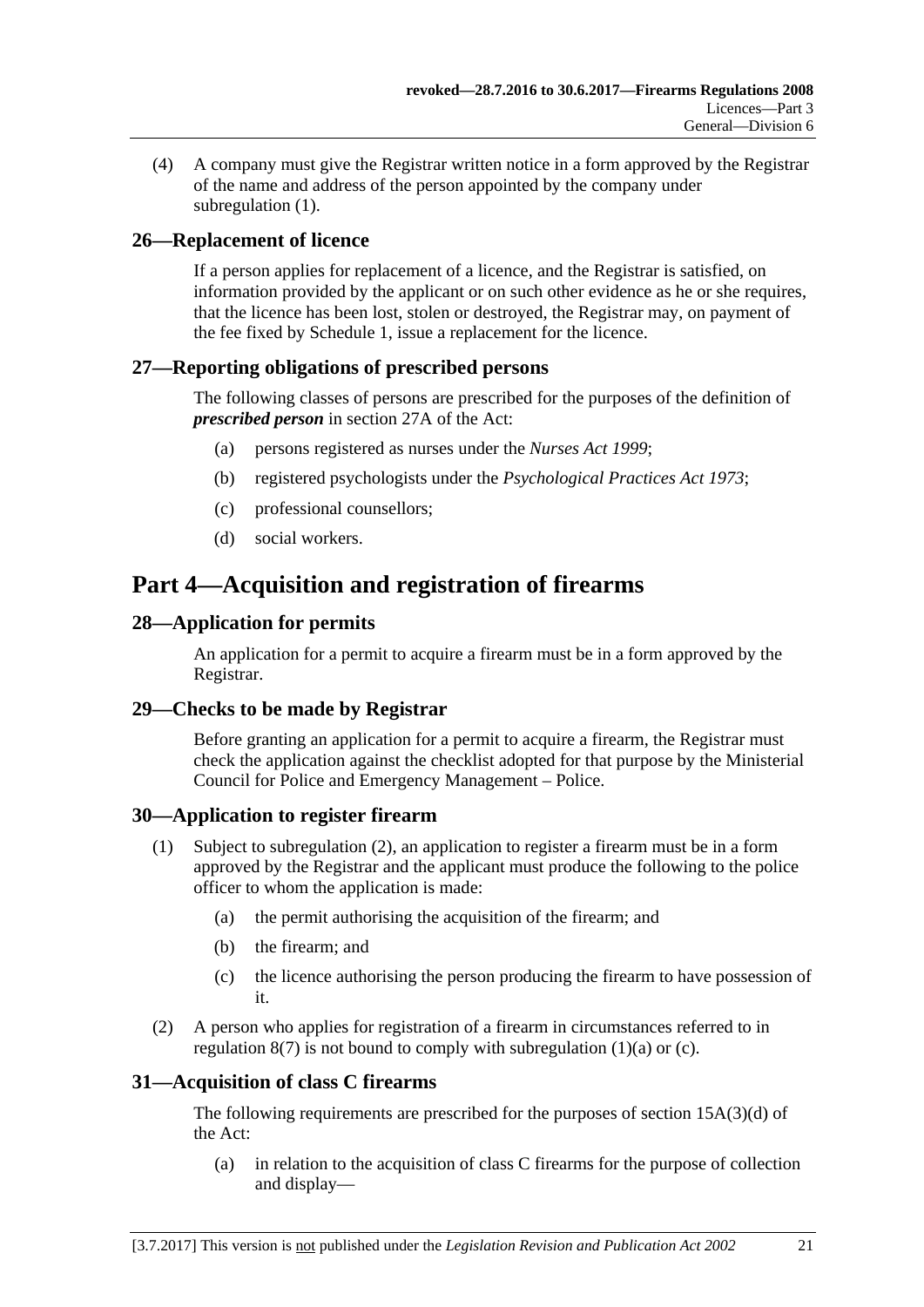- (i) the Registrar is satisfied that the applicant for the permit to acquire the class C firearm has, or genuinely intends to acquire, a collection of firearms that has, or will have, significant commemorative, historical, investment or other value; and
- (ii) the firearm is to be acquired to form part of the collection;
- (b) in relation to the acquisition of class C firearms by the Royal Zoological Society of South Australia Incorporated—
	- (i) the applicant for the permit to acquire the class C firearm is the Royal Zoological Society of South Australia Incorporated; and
	- (ii) the Registrar is satisfied that the Society needs the firearm for the operation of its zoos.

### <span id="page-21-0"></span>**32—Nature of alteration, loss, theft or destruction of firearm**

A notice to the Registrar under section 25 of the Act must be in a form approved by the Registrar.

### <span id="page-21-1"></span>**33—Acquisition of class H firearms**

- (1) For the purposes of section 15A(4b) of the Act, the Registrar may grant to an applicant who is the holder of a shooting club member's licence a permit to acquire a class H firearm—
	- (a) despite a restriction on barrel length set out in section 15A(4b)(a) of the Act, if the Registrar is satisfied that the firearm is a visually distinctive and highly specialised target pistol; or
	- (b) despite the restriction to firearms of not more than .38 calibre, if the Registrar is satisfied that the firearm is of not more than .45 calibre and is required for shooting events of the kind known as metallic silhouette or single (western) action.
- (2) For the purposes of section 15A(4b) of the Act, the barrel length of a class H firearm is to be measured as follows:
	- (a) in the case of a revolver, the length is to be measured from the muzzle to the breech end immediately in front of the cylinder;
	- (b) in the case of any other class H firearm, the length is to be measured from the muzzle to the breech face (including where the chamber is incorporated in the barrel);
	- (c) if the firearm is self-loading, the measurement must be taken when the slide is forward and the breech face or bolt is in a closed position;
	- (d) any alteration to the barrel that is permanently attached is to be included in the portion measured.
- (3) For the purposes of section 15A(4c) of the Act, in order for a collector to be granted a permit to acquire class H firearms manufactured after 1946, the collector must be a genuine student of arms who—
	- (a) has been an active member of a collectors' club for at least the preceding 2 years; and
	- (b) has a significant collection of handguns with a proper thematic structure; and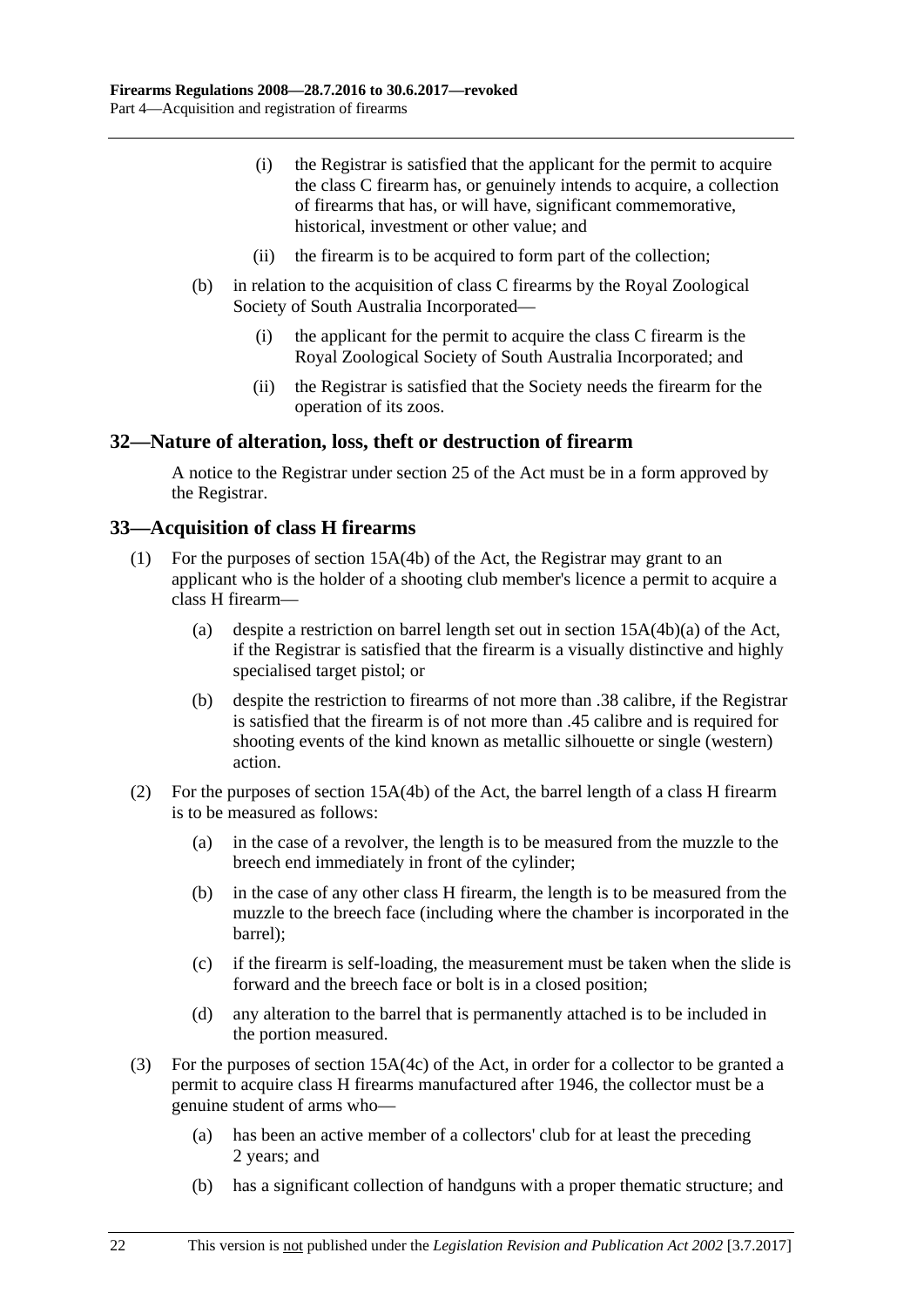(c) has provided displays or published articles to advance the body of knowledge of firearms history and development.

### <span id="page-22-0"></span>**34—Certificate of registration**

- (1) The Registrar must issue a certificate of registration to the person in whose name the firearm is registered.
- (2) The Registrar may, on payment of the fee fixed by Schedule 1, issue a certificate to replace 1 that has been lost, stolen or destroyed.

## <span id="page-22-1"></span>**Part 5—Acquisition of ammunition**

### <span id="page-22-2"></span>**35—Application for permit**

An application to the Registrar for a permit to acquire ammunition must—

- (a) be in a form approved by the Registrar; and
- (b) be accompanied by information required by the Registrar; and
- (c) be accompanied by the fee fixed by Schedule 1.

### <span id="page-22-3"></span>**36—Limit on quantity of ammunition**

A person must not own or have in his or her possession ammunition that exceeds the reasonable needs of that person for the immediately following 12 months.

### <span id="page-22-4"></span>**37—Exemption—acquisition and supply of gas cylinders**

A person who acquires or supplies a cylinder of compressed gas designed for use in a firearm is exempt from section 21B of the Act in relation to the acquisition or supply of the cylinder.

## <span id="page-22-5"></span>**Part 6—Security of firearms and ammunition**

### <span id="page-22-7"></span><span id="page-22-6"></span>**38—Security of firearms**

- <span id="page-22-9"></span>(1) A person (not being a dealer) who has possession of a class A or B firearm must keep the firearm secured by—
	- (a) securely attaching and locking it to part of the building in which it is kept; or
	- (b) keeping it in a locked cabinet made of hardwood or steel that is securely attached to the building in which it is kept; or
	- (c) keeping it in a locked safe made of steel that is securely attached to the building in which it is kept; or
	- (d) keeping it in a locked steel and concrete strong room; or
	- (e) such other method as is approved by the Registrar.
- <span id="page-22-10"></span><span id="page-22-8"></span>(2) A person (not being a dealer) who has possession of a class C, D or H firearm must keep the firearm secured by—
	- (a) keeping it in a locked safe made of steel that is securely attached to the building in which it is kept; or
	- (b) keeping it in a locked steel and concrete strong room; or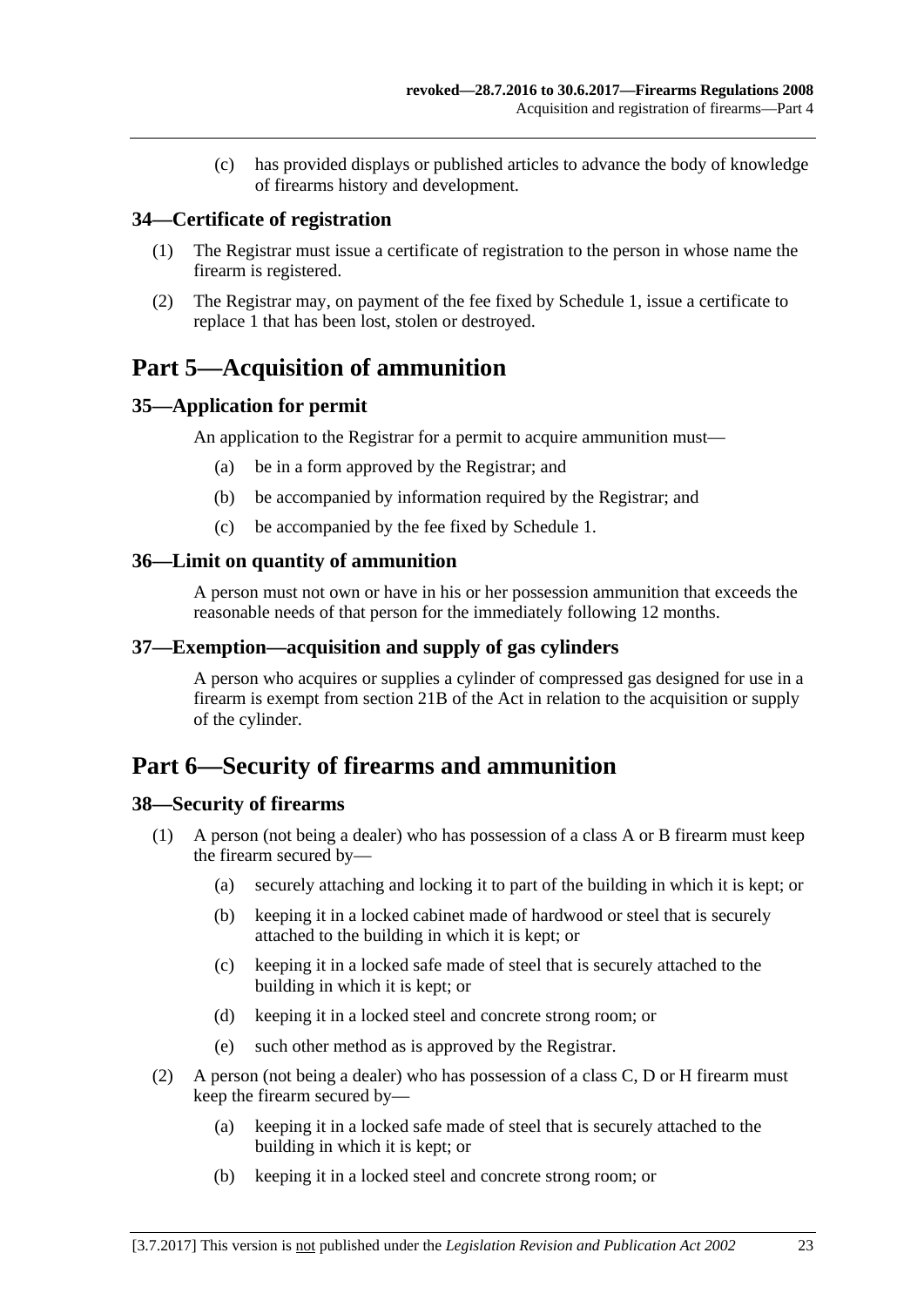- (c) such other method as is approved by the Registrar.
- (3) A cabinet or safe referred to in [subregulation](#page-22-7) (1) or [\(2\)](#page-22-8) must—
	- (a) be fitted with fittings and locks that prevent it from being easily forced open; and
	- (b) be made of material of sufficient thickness to prevent it being easily broken, opened or destroyed.
- (4) Despite [subregulations](#page-22-9)  $(1)(c)$  and  $(2)(a)$ , a safe need not be attached to the building if its mass when empty is 150 kilograms or more.

### <span id="page-23-0"></span>**39—Possession of prescribed firearms**

A person who has possession of a prescribed firearm must keep the firearm secured in accordance with the conditions of the licence authorising possession of the firearm.

### <span id="page-23-4"></span><span id="page-23-1"></span>**40—Possession of firearms by dealers**

- (1) Subject to this regulation, a person who has possession of a class A, B, C, D or H firearm in his or her capacity as a dealer must keep the firearm secured by 1 of the methods set out in [regulation](#page-22-6) 38 in respect of the relevant class of firearm.
- (2) A dealer is not required to comply with [subregulation](#page-23-4) (1) during periods that his or her premises are open to the public in respect of class A or B firearms that are on display to members of the public entering the premises if the public does not have access to the firearms.
- (3) A dealer is not required to comply with [subregulation](#page-23-4) (1) during periods that his or her premises are open to the public in respect of class H firearms that are on display to members of the public entering the premises if—
	- (a) the public does not have access to the firearms; and
	- (b) the firearms are secured in a manner approved by the Registrar.

### <span id="page-23-2"></span>**41—Ammunition**

- (1) Ammunition must be stored in a locked container separately from firearms.
- (2) A person must not have possession of a round of ammunition that includes high explosives or that is designed to kill, injure or incapacitate by means of smoke or chemicals.
- (3) A person must not have possession of a round of military ammunition unless—
	- (a) it has been modified so that it is incapable of being fired; or
	- (b) it is of *United Nations Hazard classification Code 1.4S* and has a calibre of less than 19.1mm.

### <span id="page-23-3"></span>**42—Security of dealer's building**

A dealer must ensure that the premises at which he or she carries on the business of dealing in firearms is properly secured against unlawful entry whenever the premises are unoccupied.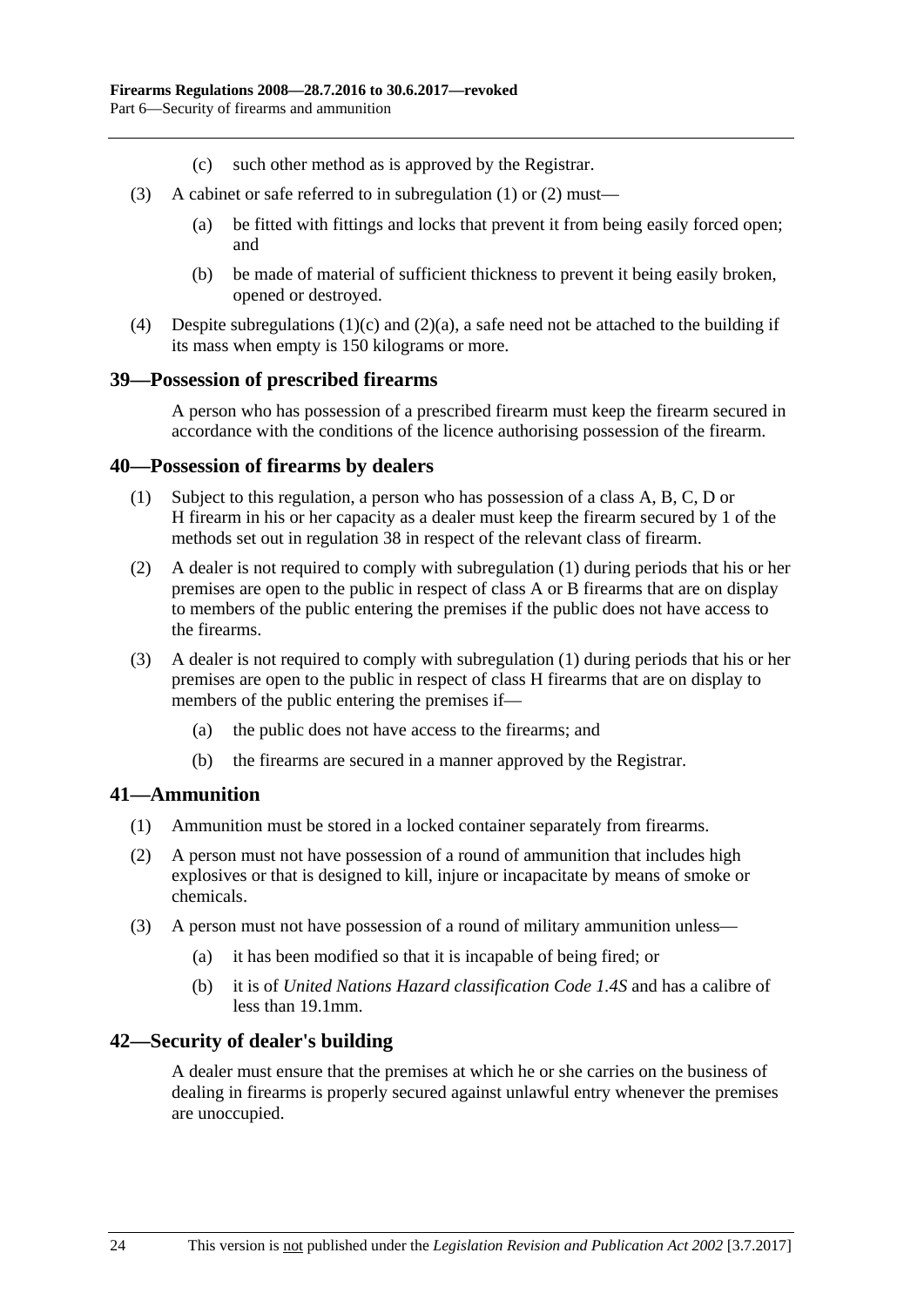### <span id="page-24-0"></span>**43—Exemption from Part**

The Registrar may exempt a person from compliance with this Part subject to such conditions as he or she thinks fit and may vary or revoke an exemption at any time.

## <span id="page-24-2"></span><span id="page-24-1"></span>**Part 7—Recognised bodies**

### **Division 1—Recognised firearms clubs**

### <span id="page-24-3"></span>**44—Application for recognition**

An application for recognition of a firearms club must be made to the Registrar in a form approved by the Registrar and must be accompanied by—

- (a) a copy of the rules relating to the constitution, powers, management and administration of the club; and
- (b) a list of the names and addresses of the members of the controlling body of the club and the office (if any) held by each member; and
- (c) a statement of the number of members of the club; and
- (d) a description of the current and proposed activities of the club; and
- (e) if the activities of the club include shooting—
	- (i) a plan of the range (if any) regularly used by the club and a map showing the location of the range; and
	- (ii) a list of the names and addresses of members of the club who are authorised to control the activities of club members at the range; and
	- (iii) evidence that the club has permission of the owner of the land on which the range is situated for the club's use of the range; and
	- (iv) evidence that the club has permission of the owner of adjoining land over which projectiles may pass in the course of shooting at the range; and
	- (v) evidence of compliance with the requirements of any other Act relating to the use of land as a shooting range; and
- (f) such other information as the Registrar requires.

### <span id="page-24-4"></span>**45—Certificate of recognition**

- (1) If the Minister has declared a firearms club to be a recognised firearms club, the Registrar must provide the club with a certificate setting out—
	- (a) the date of recognition; and
	- (b) the location of the club's range or ranges; and
	- (c) the current activities (and the proposed activities if any) of the club.
- (2) The club must display the certificate, or a copy of the certificate, in a prominent position on its premises or at the range used by it.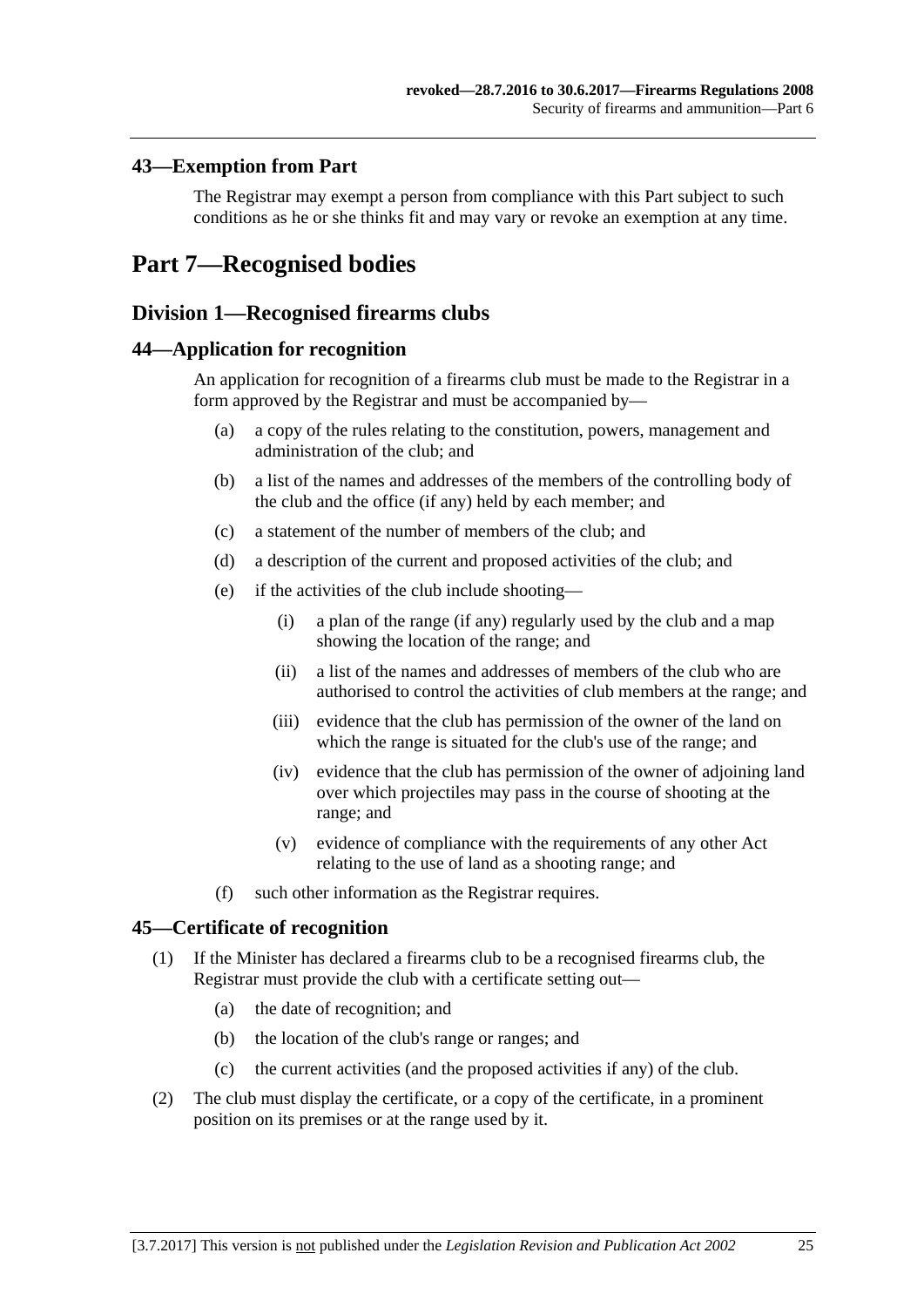### <span id="page-25-0"></span>**46—Approval of Registrar required for alteration to range**

A recognised firearms club must not alter the range or ranges used by the club without first obtaining the approval of the Registrar.

### <span id="page-25-1"></span>**47—Club to inform Registrar of change**

- (1) A recognised firearms club must, within 28 days after—
	- (a) a variation to the rules of the club comes into force; or
	- (b) the membership of the controlling body of the club changes; or
	- (c) a variation in or addition to the activities of the club has occurred,

provide the Registrar with—

- (d) the text of the variation to the rules; or
- (e) the names and addresses of the members of the controlling body and the office (if any) held by each member; or
- (f) a description of the variation in or addition to the activities of the club.
- (2) A recognised firearms club must—
	- (a) from time to time, at the request of the Registrar, provide the Registrar with such information in relation to the affairs and activities of the club as the Registrar requires; and
	- (b) permit the Registrar, or a person authorised by the Registrar, to inspect the club premises and the range at any reasonable time.

### <span id="page-25-2"></span>**48—Acceptance of new members**

A recognised firearms club must not grant an application for membership of the club unless—

- (a) if the club is a shooting club—the applicant has produced to the club the applicant's shooting club member's licence or a certificate of the Registrar, issued within the preceding 21 days, certifying that the Registrar is satisfied that the applicant is a fit and proper person to hold a shooting club member's licence; or
- (b) if the club is a collectors' club—the applicant has produced to the club the applicant's collector's licence or a certificate of the Registrar, issued within the preceding 21 days, certifying that the Registrar is satisfied that the applicant is a fit and proper person to hold a collector's licence; and
- (c) the applicant has produced to the club 2 references each of which appears to have been signed by a person within the preceding 21 days and to state that the person has known the applicant for at least the preceding 2 years and that the applicant is a person of good character and a suitable person to be a member of a firearms club; and
- (d) an office holder of the club has, by personal contact with the person named in each reference as the referee, confirmed the signing of the reference by the person on the date stated in the reference and the contents of the reference.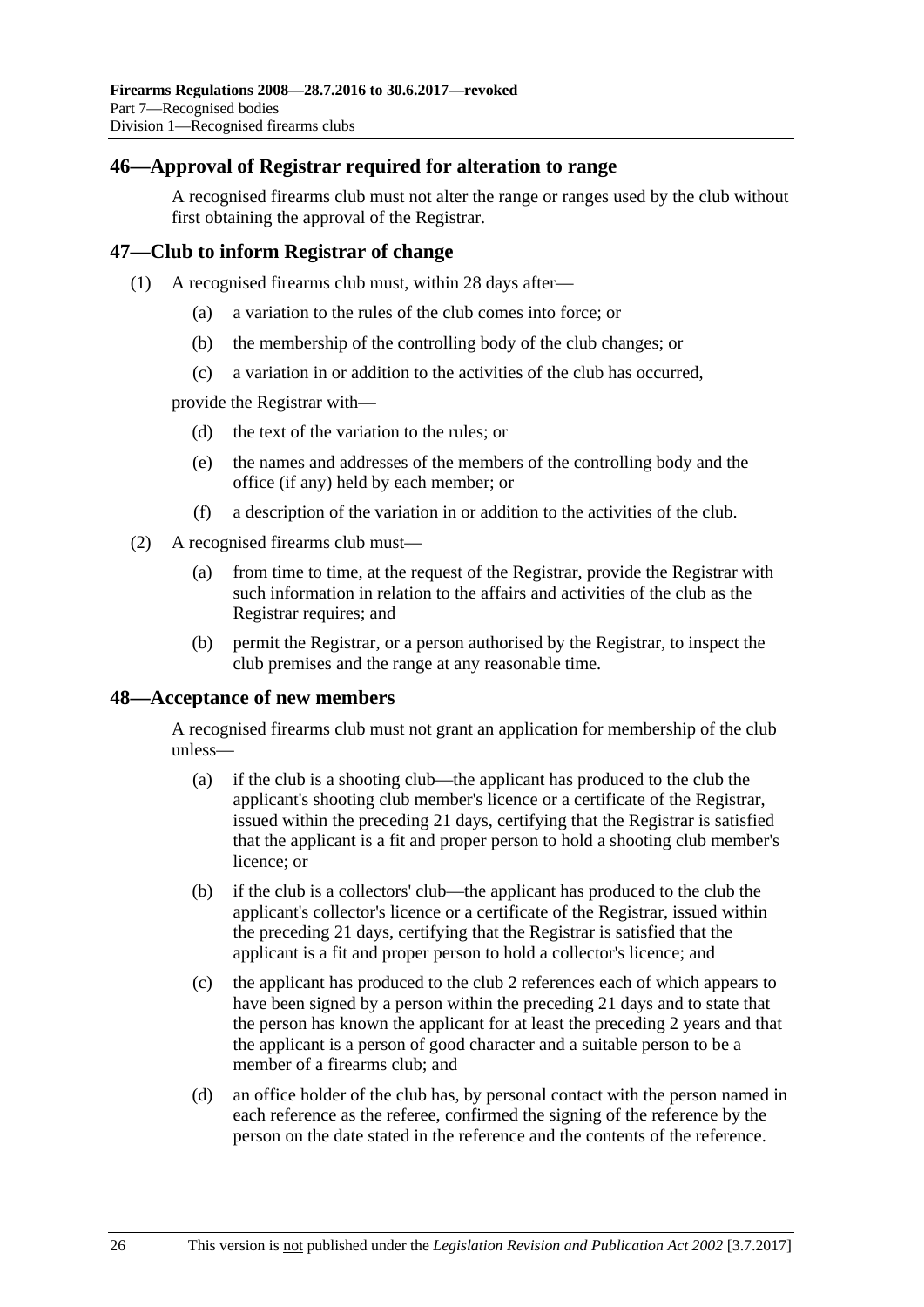### <span id="page-26-5"></span><span id="page-26-0"></span>**49—Records to be kept by clubs**

- <span id="page-26-4"></span>(1) A recognised firearms club must make records, as required by the Registrar by notice in writing, of—
	- (a) in respect of each person granted membership of the club, the actions taken in compliance with [regulation](#page-25-2) 48; and
	- (b) participation by members of the club in activities of the club that involve the shooting of firearms; and
	- (c) attendance by members of the club at meetings of the club including those of the kind referred to in [paragraph](#page-26-4) (b) (if any).
- (2) Records referred to in [subregulation](#page-26-5) (1) must be kept by the club for at least 3 years and must be produced for inspection when requested by the Registrar.

### <span id="page-26-1"></span>**50—Change in membership**

Within 28 days after a person ceases to be a member of a recognised firearms club, the club must give the Registrar written notice of the member's name and last known address and the date on which the membership terminated and, in the case of expulsion, the reason or reasons for the expulsion.

### <span id="page-26-2"></span>**Division 2—Recognised paint-ball operators and recognised commercial range operators**

### <span id="page-26-3"></span>**51—Application for recognition of paint-ball operator**

- (1) An application for recognition of a paint-ball operator and approval of the operator's grounds must be made to the Registrar in a form approved by the Registrar and must be accompanied by—
	- (a) a description of the proposed activities of the operator; and
	- (b) a plan of the grounds proposed to be used by the operator and a map showing the location of the grounds; and
	- (c) a list of the names and addresses of the persons who are authorised to control the activities of persons on those grounds; and
	- (d) evidence that the operator has permission of the owner of the land on which the grounds are situated for the operator's use of the grounds; and
	- (e) evidence of compliance with the requirements of any other Act relating to use of land as grounds of a paint-ball operator; and
	- (f) such other information as the Registrar requires.
- (2) An application by a company must be accompanied by—
	- (a) a copy of the constitution of the applicant;
	- (b) a list of the names and addresses of the directors and shareholders of the applicant.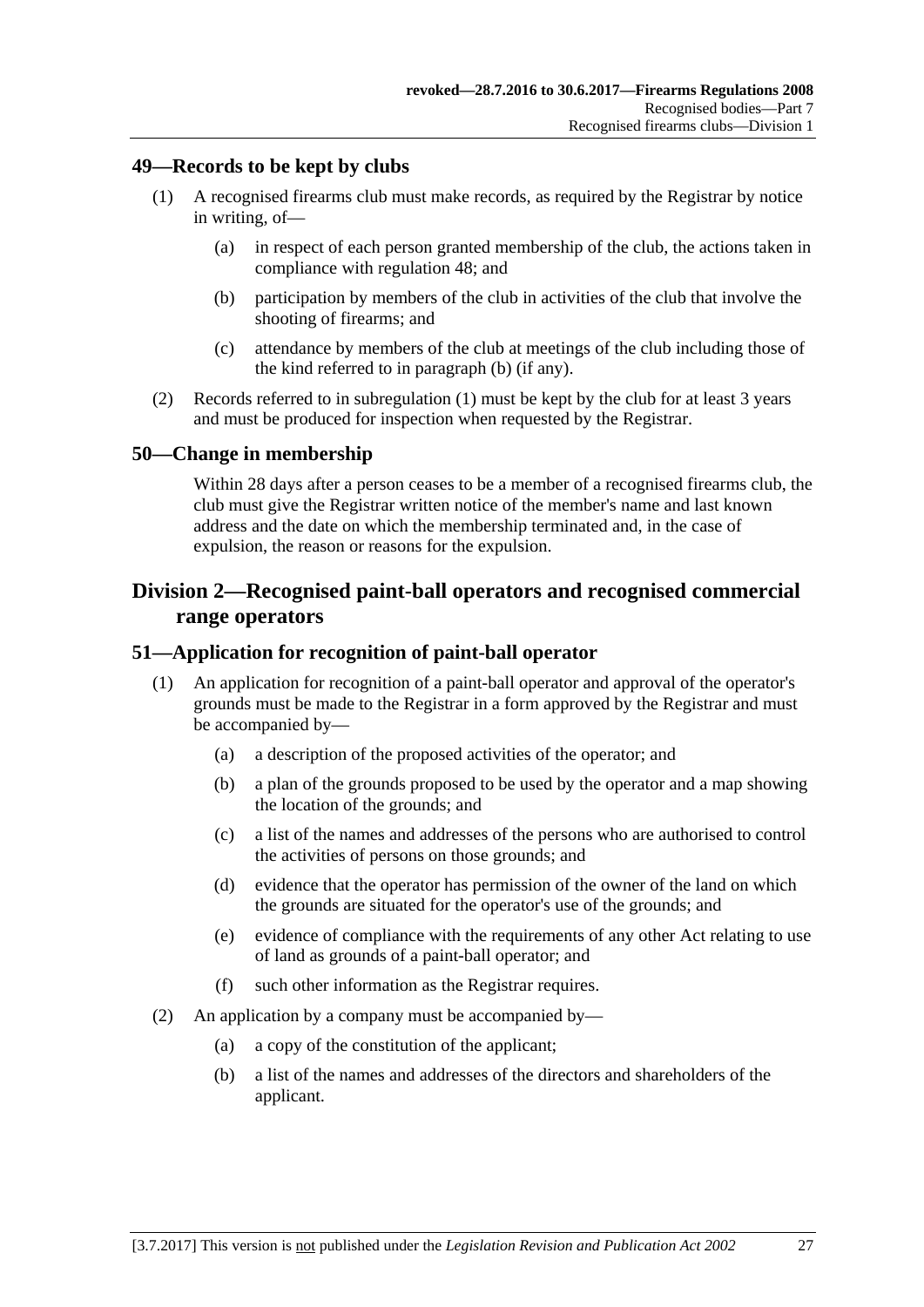### <span id="page-27-0"></span>**52—Application for recognition of commercial range operator**

- (1) An application for recognition of a commercial range operator and approval of the operator's range must be made to the Registrar in a form approved by the Registrar and must be accompanied by—
	- (a) a description of the proposed activities of the operator; and
	- (b) a plan of the range proposed to be used by the operator and a map showing the location of the range; and
	- (c) a list of the names and addresses of the persons who are authorised to control the activities of persons on the range; and
	- (d) evidence that the operator has permission of the owner of the land on which the range is situated for the operator's use of the range; and
	- (e) evidence of compliance with the requirements of any other Act relating to use of land as a shooting range; and
	- (f) such other information as the Registrar requires.
- (2) An application by a company must be accompanied by—
	- (a) a copy of the constitution of the applicant; and
	- (b) a list of the names and addresses of the directors and shareholders of the applicant.

### <span id="page-27-1"></span>**53—Certificate of recognition**

- (1) If the Minister has declared a person to be a recognised paint-ball operator or recognised commercial range operator, the Registrar must provide the operator with a certificate setting out—
	- (a) the date of recognition; and
	- (b) the location of the operator's grounds or range; and
	- (c) the proposed activities of the operator.
- (2) The operator must display the certificate, or a copy of the certificate, in a prominent position at the grounds or range used by the operator.

### <span id="page-27-2"></span>**54—Alteration of grounds or range**

A recognised paint-ball operator or a recognised commercial range operator must not alter the grounds or range used by the operator without first obtaining the approval of the Registrar.

### <span id="page-27-3"></span>**55—Operator to inform Registrar of change**

- (1) A recognised paint-ball operator or recognised commercial range operator must, within 28 days after a variation in or addition to the activities of the operator has occurred, provide the Registrar with a description of the variation in or addition to the activities of the operator.
- (2) A recognised paint-ball operator or recognised commercial range operator that is a company must, within 28 days after—
	- (a) a variation to the constitution of the operator comes into force; or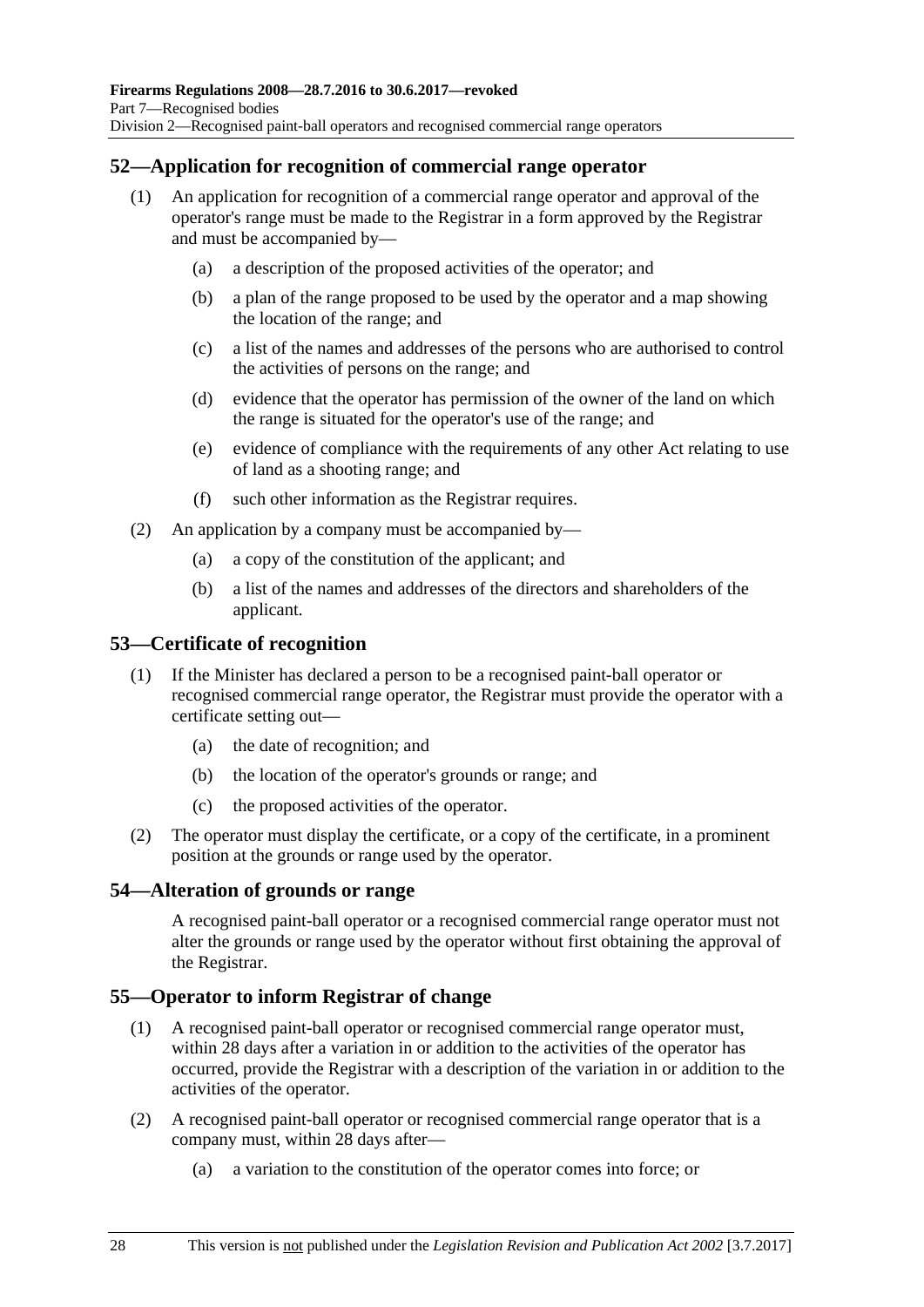(b) a change in the directors or shareholders of the operator has occurred,

provide the Registrar with—

- (c) the text of the variation to the constitution; or
- (d) the names of the persons who have ceased to be directors or shareholders of the operator and the names and addresses of persons who have become directors or shareholders of the operator,

(as the case requires).

- (3) A recognised paint-ball operator or recognised commercial range operator must—
	- (a) from time to time, at the request of the Registrar, provide the Registrar with such information in relation to the affairs and activities of the operator as the Registrar requires; and
	- (b) permit the Registrar, or a person authorised by the Registrar, to inspect the operator's premises and grounds or range at any reasonable time.

# <span id="page-28-0"></span>**Part 8—Miscellaneous**

### <span id="page-28-1"></span>**55A—Disposal of forfeited or surrendered firearms etc**

- (1) For the purposes of section  $35(5)(b)(i)(A)$  of the Act, the following requirements govern the sale or disposal of a firearm, firearm part or ammunition:
	- (a) a sale is to be by public auction or public tender (and the Registrar may, but need not, fix a reserve price for the purpose);
	- (b) the firearm, firearm part or ammunition may be disposed of otherwise than by sale if the Registrar believes on reasonable grounds that the firearm, firearm part or ammunition has no monetary value or that the proceeds of the sale would be unlikely to exceed the costs of the sale or if the firearm, firearm part or ammunition has been offered for sale and was not sold.
- (2) Before paying the proceeds of a sale or disposal of a firearm, firearm part or ammunition to a person under section  $35(5)(b)(i)(B)$  or (e) of the Act, the Registrar may deduct expenses incurred in connection with the sale or disposal and storage and other expenses incurred in relation to the firearm, firearm part or ammunition.
- (3) For the purposes of section 35(5)(d) of the Act, the period for which a firearm, firearm part or ammunition must be made available for collection is 1 month.

### <span id="page-28-2"></span>**55B—Register of firearms prohibition orders**

The register of firearms prohibition orders maintained for the purposes of section 6A of the Act must contain the following information in relation to each order:

- (a) the full name of the person to whom the order applies;
- (b) the date on which the order was issued;
- (c) the details of any exemption from a provision of section 10C of the Act (including any conditions that apply to the exemption) granted by the Registrar under section 10C(15) of the Act.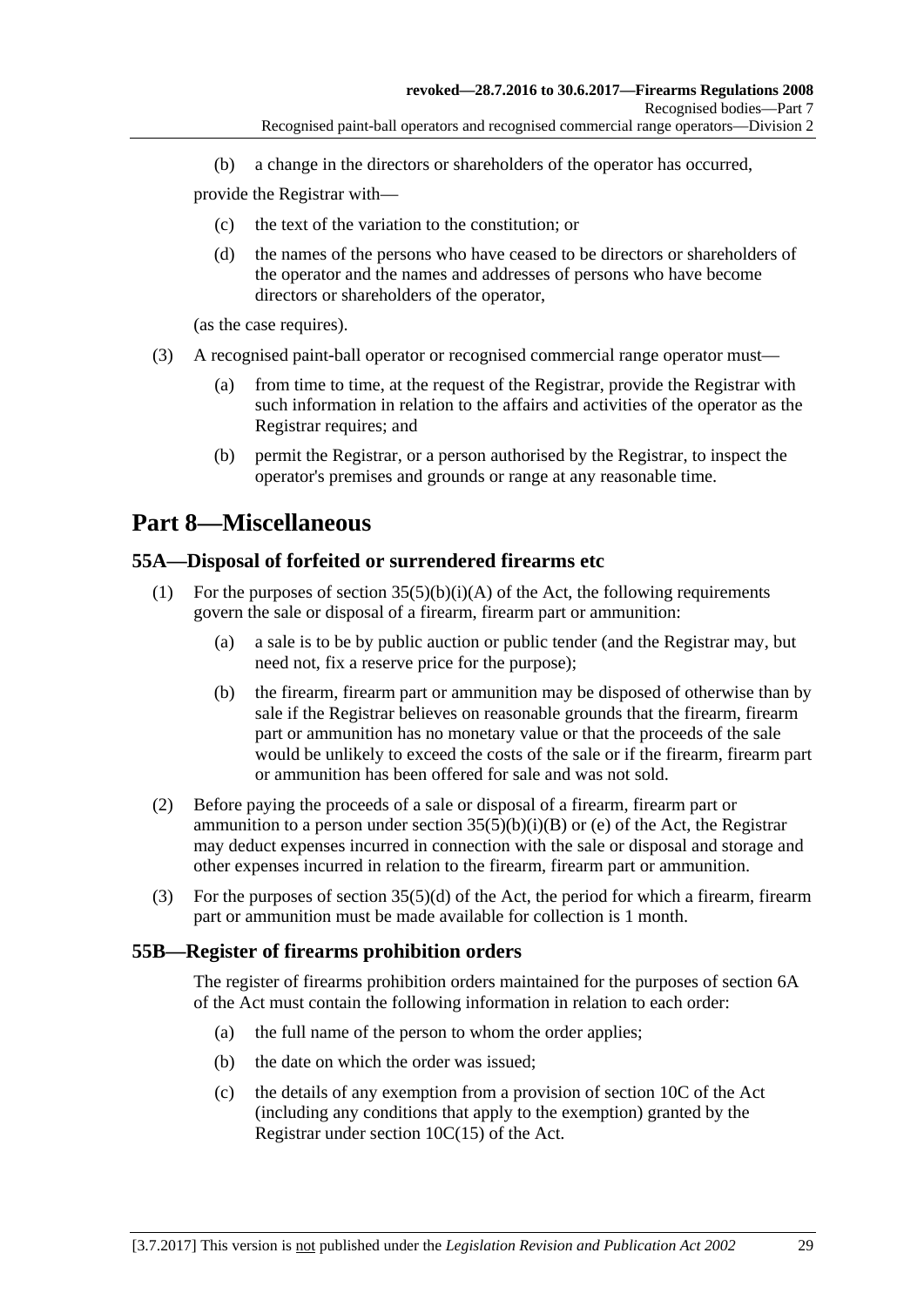### <span id="page-29-0"></span>**56—Advertising firearm for sale**

A person (other than a dealer) who advertises a firearm for sale must include in the advertisement the identification number or combination of numbers and letters stamped or engraved on the firearm.

### <span id="page-29-1"></span>**57—Transporting of firearms—exclusion from section 35A of Act**

- (1) A person who carries on the business of carrying goods may carry a firearm and ammunition, or cause a firearm and ammunition to be carried, by the same vehicle, vessel or aircraft if—
	- (a) the owner of the firearm and the owner of the ammunition are being carried by the same vehicle, vessel or aircraft and no ammunition is carried in the chamber, breech or a magazine of the firearm; or
	- (b) the firearm and ammunition are carried in the same vehicle, vessel or aircraft with the approval of the Registrar.
- (2) For the purposes of section 35A(2) of the Act, a class C, D or H firearm must not be transported if there is a round of ammunition in the chamber, breech or a magazine of the firearm.

### <span id="page-29-2"></span>**58—Records**

- (1) Records that a person is required to compile and keep under the Act, these regulations or the conditions of a licence must be produced on demand to the Registrar or a police officer.
- (2) All alterations made to records compiled and kept under the Act, these regulations or the conditions of a licence must be made so that the entry that is altered remains clearly legible.

### <span id="page-29-3"></span>**59—Form of applications and licences etc**

- (1) An application to the Registrar under the Act or these regulations must, unless otherwise provided, be in a form approved by the Registrar.
- (2) A licence, permit or registration certificate granted or issued by the Registrar must, unless otherwise provided, be in a form approved by the Registrar.

### <span id="page-29-4"></span>**60—Fees**

- (1) The fees payable under the Act and these regulations are set out in Schedule 1.
- (2) The Registrar may waive or reduce (in a particular case or classes of cases) fees that would otherwise be payable under these regulations.

### <span id="page-29-5"></span>**61—Offence**

A person who contravenes, or fails to comply with, a provision of these regulations is guilty of an offence.

Maximum penalty: \$2 500.

## <span id="page-29-6"></span>**Schedule 1—Fees**

The fees set out in the table do not include any GST that may be payable in respect of a particular fee.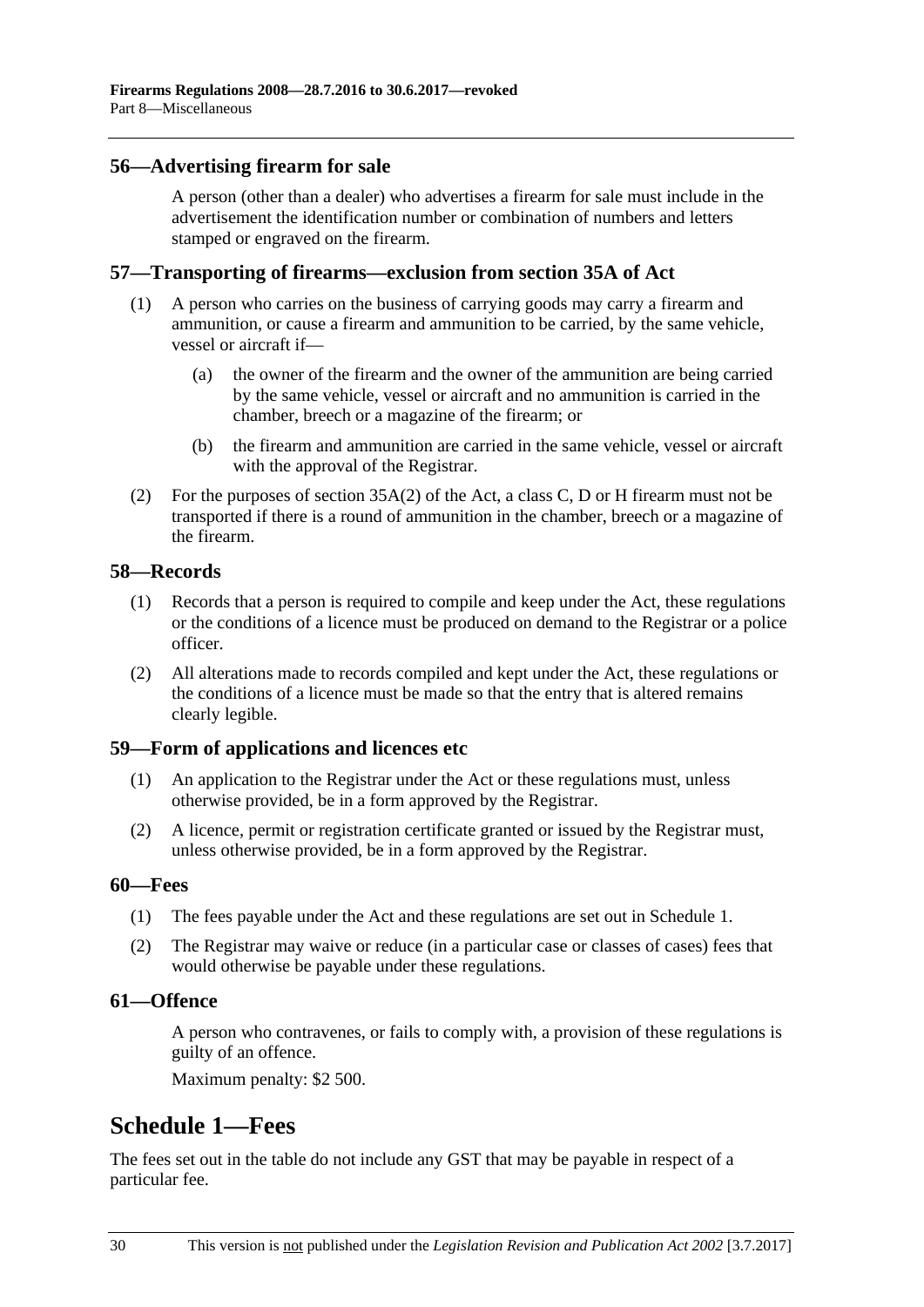| 1      | Application for grant or renewal of firearms licence for prescribed firearms<br>\$66                                                                                                  |                                                                |          |  |
|--------|---------------------------------------------------------------------------------------------------------------------------------------------------------------------------------------|----------------------------------------------------------------|----------|--|
| 2      | Application for grant or renewal of firearms licence for firearms other than prescribed<br>firearms-                                                                                  |                                                                |          |  |
|        | (a)                                                                                                                                                                                   | if term of licence does not exceed 1 year                      | \$81     |  |
|        | (b)                                                                                                                                                                                   | if term of licence exceeds 1 year but does not exceed 3 years  | \$213    |  |
|        | (c)                                                                                                                                                                                   | if term of licence exceeds 3 years but does not exceed 5 years | \$339    |  |
| 3      | Application for grant or renewal of dealer's licence authorising dealing in firearms or<br>firearms and ammunition-                                                                   |                                                                |          |  |
|        | (a)                                                                                                                                                                                   | if term of licence does not exceed 1 year                      | \$422    |  |
|        | (b)                                                                                                                                                                                   | if term of licence exceeds 1 year but does not exceed 3 years  | \$1 227  |  |
|        | (c)                                                                                                                                                                                   | if term of licence exceeds 3 years but does not exceed 5 years | \$2 0 36 |  |
| 4      | Application for grant or renewal of dealer's licence that only authorises dealing in<br>ammunition-                                                                                   |                                                                |          |  |
|        | (a)                                                                                                                                                                                   | if term of licence does not exceed 1 year                      | \$124    |  |
|        | (b)                                                                                                                                                                                   | if term of licence exceeds 1 year but does not exceed 3 years  | \$339    |  |
|        | (c)                                                                                                                                                                                   | if term of licence exceeds 3 years but does not exceed 5 years | \$554    |  |
| 5      | Application for variation of licence                                                                                                                                                  |                                                                | \$49     |  |
| 6      | Application for registration of firearm in name of owner of firearm or for issue of<br>duplicate certificate of registration                                                          |                                                                | \$32     |  |
| $\tau$ | Application for licence to replace licence lost, stolen or destroyed                                                                                                                  |                                                                | \$49     |  |
| 8      | Application for permit to acquire ammunition                                                                                                                                          |                                                                | \$32     |  |
| 9      | Fee to witness the transfer of a firearm under Part 3 Division 2A of Act                                                                                                              |                                                                | \$23     |  |
|        | However, if a firearm is registered in the name of the owner immediately after the<br>transfer of the firearm is witnessed by a police officer, the witnessing fee is not<br>payable. |                                                                |          |  |
| 10     |                                                                                                                                                                                       | Administrative fee on late renewal of a licence                | \$34     |  |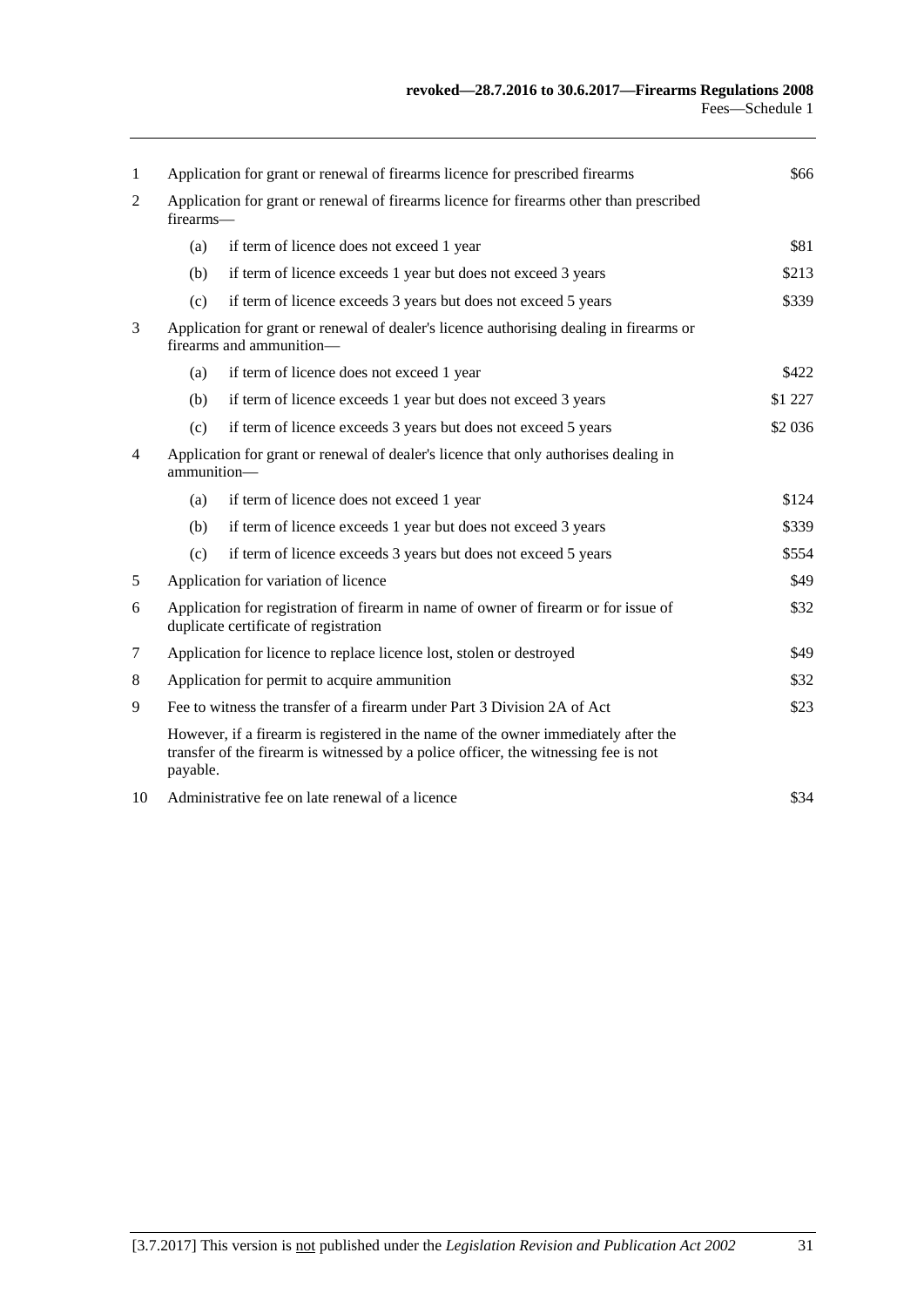# <span id="page-31-0"></span>**Legislative history**

### **Notes**

- Please note—References in the legislation to other legislation or instruments or to titles of bodies or offices are not automatically updated as part of the program for the revision and publication of legislation and therefore may be obsolete.
- Earlier versions of these regulations (historical versions) are listed at the end of the legislative history.
- For further information relating to the Act and subordinate legislation made under the Act see the Index of South Australian Statutes or www.legislation.sa.gov.au.

### **Revocation of regulations**

The *Firearms Regulations 2008* were revoked by Sch 3 of the *Firearms Regulations 2017* on 1.7.2017.

### **Legislation revoked by principal regulations**

The *Firearms Regulations 2008* revoked the following:

*Firearms Regulations 1993 Firearms (Compensation) Regulations 1996 Firearms (Exemption for Certain Exhibitors) Regulations 2003*

### **Principal regulations and variations**

| Year | N <sub>0</sub> | Reference                | Commencement                                                           |
|------|----------------|--------------------------|------------------------------------------------------------------------|
| 2008 | 239            | Gazette 28.8.2008 p4161  | 1.9.2008: $r2$                                                         |
| 2008 | 288            | Gazette 27.11.2008 p5281 | 27.11.2008: r 2                                                        |
| 2009 | 108            | Gazette 4.6.2009 p2538   | 1.7.2009: r 2                                                          |
| 2009 | 245            | Gazette 1.10.2009 p4771  | 1.10.2009: r 2—disallowed on $2.12.2009$<br>(Gazette 10.12.2009 p6025) |
| 2009 | 307            | Gazette 17.12.2009 p6378 | 17.12.2009: r 2                                                        |
| 2010 | 67             | Gazette 10.6.2010 p2728  | $1.7.2010$ : r 2                                                       |
| 2011 | 63             | Gazette 9.6.2011 p2075   | $1.7.2011:$ r 2                                                        |
| 2012 | 96             | Gazette 31.5.2012 p2400  | $1.7.2012$ : r 2                                                       |
| 2013 | 15             | Gazette 21.2.2013 p492   | $21.2.2013$ : r 2                                                      |
| 2013 | 49             | Gazette 6.6.2013 p2101   | $1.7.2013$ : r 2                                                       |
| 2014 | 27             | Gazette 30.1.2014 p434   | $7.2.2014$ : r 2                                                       |
| 2014 | 90             | Gazette 19.6.2014 p2536  | $1.7.2014$ : r 2                                                       |
| 2014 | 229            | Gazette 21.8.2014 p4107  | $1.9.2014$ : r 2                                                       |
| 2015 | 101            | Gazette 18.6.2015 p2663  | $1.7.2015$ : r 2                                                       |
| 2016 | 67             | Gazette 23.6.2016 p2175  | $1.7.2016$ : r 2                                                       |
| 2016 | 187            | Gazette 28.7.2016 p3072  | 28.7.2016: r 2                                                         |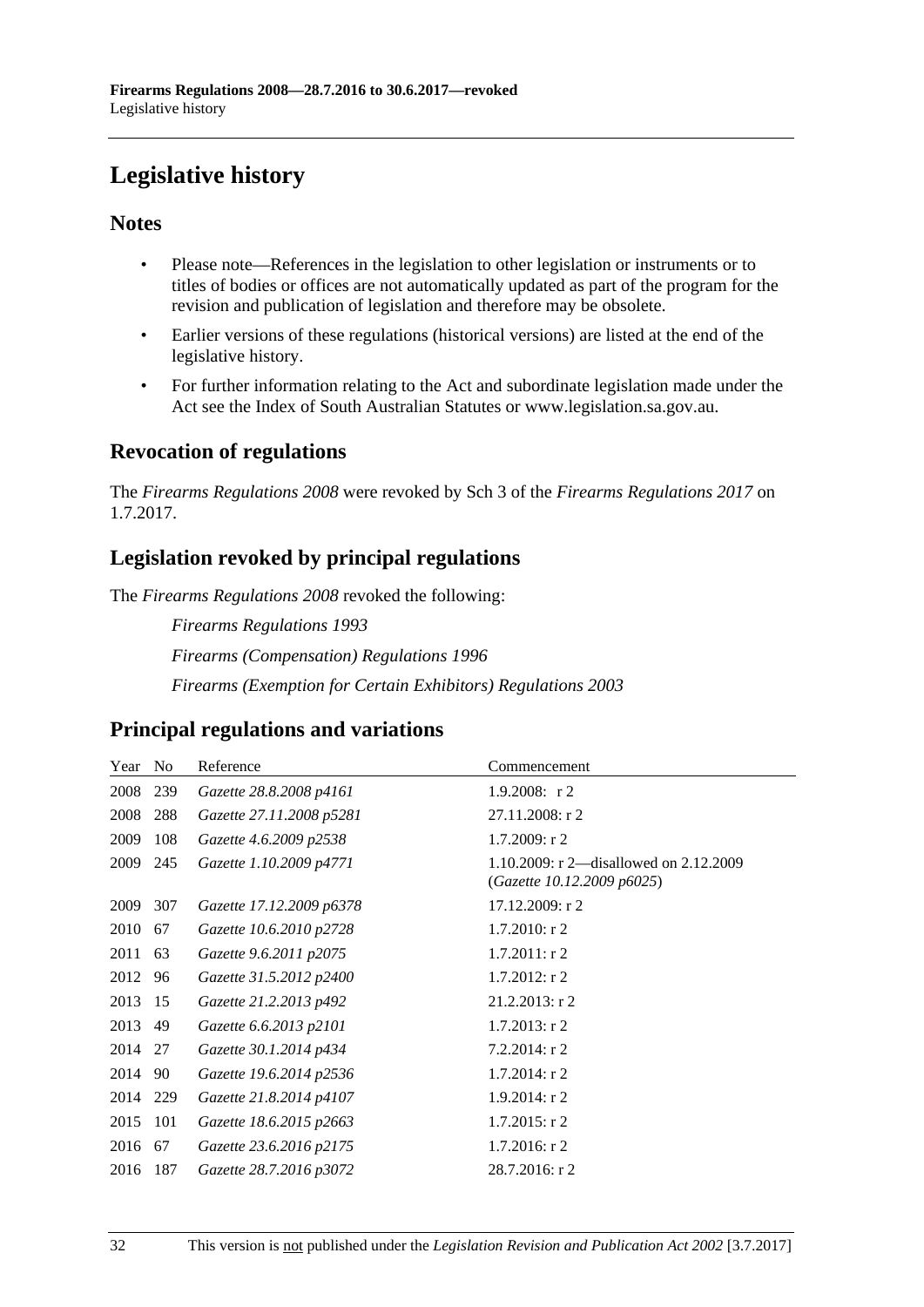# **Provisions varied**

| Provision             | How varied                                                            | Commencement                   |  |
|-----------------------|-----------------------------------------------------------------------|--------------------------------|--|
| Pt1                   |                                                                       |                                |  |
| r <sub>2</sub>        | omitted under Legislation Revision and<br><b>Publication Act 2002</b> | 27.11.2008                     |  |
| r <sub>3</sub>        |                                                                       |                                |  |
| r3(1)                 |                                                                       |                                |  |
| firearm               | regulated imitation inserted by 307/2009 r 4                          | 17.12.2009                     |  |
| r <sub>4</sub>        |                                                                       |                                |  |
| r(4(1))               | varied by 245/2009 r 4                                                | 1.10.2009—disallowed 2.12.2009 |  |
|                       | varied by 307/2009 r 5                                                | 17.12.2009                     |  |
| r 4A                  | inserted by 27/2014 r 4                                               | 7.2.2014                       |  |
| r 4A(1)               | (b) deleted by 229/2014 r 4                                           | 1.9.2014                       |  |
| r <sub>5</sub>        | substituted by 245/2009 r 5                                           | 1.10.2009-disallowed 2.12.2009 |  |
|                       | substituted by 307/2009 r 6                                           | 17.12.2009                     |  |
| r 5AA                 | inserted by 245/2009 r 5                                              | 1.10.2009-disallowed 2.12.2009 |  |
|                       | inserted by 307/2009 r 6                                              | 17.12.2009                     |  |
| r 5A                  | inserted by 288/2008 r 4                                              | 27.11.2008                     |  |
|                       | varied by 15/2013 r 4(1)-(5)                                          | 21.2.2013                      |  |
| $r$ 5B                | inserted by 288/2008 r 4                                              | 27.11.2008                     |  |
| Pt 2                  |                                                                       |                                |  |
| r <sub>7</sub>        |                                                                       |                                |  |
| r7(1)                 | substituted by $288/2008$ r $5(1)$                                    | 27.11.2008                     |  |
| r7(6)                 | substituted by 288/2008 r 5(2)                                        | 27.11.2008                     |  |
| $r \frac{7}{7}(-9)$   | deleted by $288/2008$ r $5(2)$                                        | 27.11.2008                     |  |
| r 8                   |                                                                       |                                |  |
| r $8(1)$ —(4)         | substituted by $288/2008$ r $6(1)$                                    | 27.11.2008                     |  |
| r 8(5)                | varied by 288/2008 r 6(2)                                             | 27.11.2008                     |  |
| r 8(6)                | varied by 288/2008 r 6(3), (4)                                        | 27.11.2008                     |  |
| r 9A                  | inserted by 27/2014 r 5                                               | 7.2.2014                       |  |
| r 9B                  | inserted by 187/2016 r 4                                              | 28.7.2016                      |  |
| $Pt\,3$               |                                                                       |                                |  |
| r 11                  |                                                                       |                                |  |
| r11(2)                | varied by 245/2009 r 6(1)                                             | 1.10.2009-disallowed 2.12.2009 |  |
|                       | varied by 307/2009 r 7(1)                                             | 17.12.2009                     |  |
| r 11(4a)              | inserted by 245/2009 r 6(2)                                           | 1.10.2009—disallowed 2.12.2009 |  |
|                       | inserted by 307/2009 r 7(2)                                           | 17.12.2009                     |  |
| r21                   |                                                                       |                                |  |
| $r 21(1a)$ and $(1b)$ | inserted by 245/2009 r 7                                              | 1.10.2009-disallowed 2.12.2009 |  |
|                       | inserted by 307/2009 r 8                                              | 17.12.2009                     |  |
| r27                   | varied by 245/2009 r 8                                                | 1.10.2009-disallowed 2.12.2009 |  |

Entries that relate to provisions that have been deleted appear in italics.